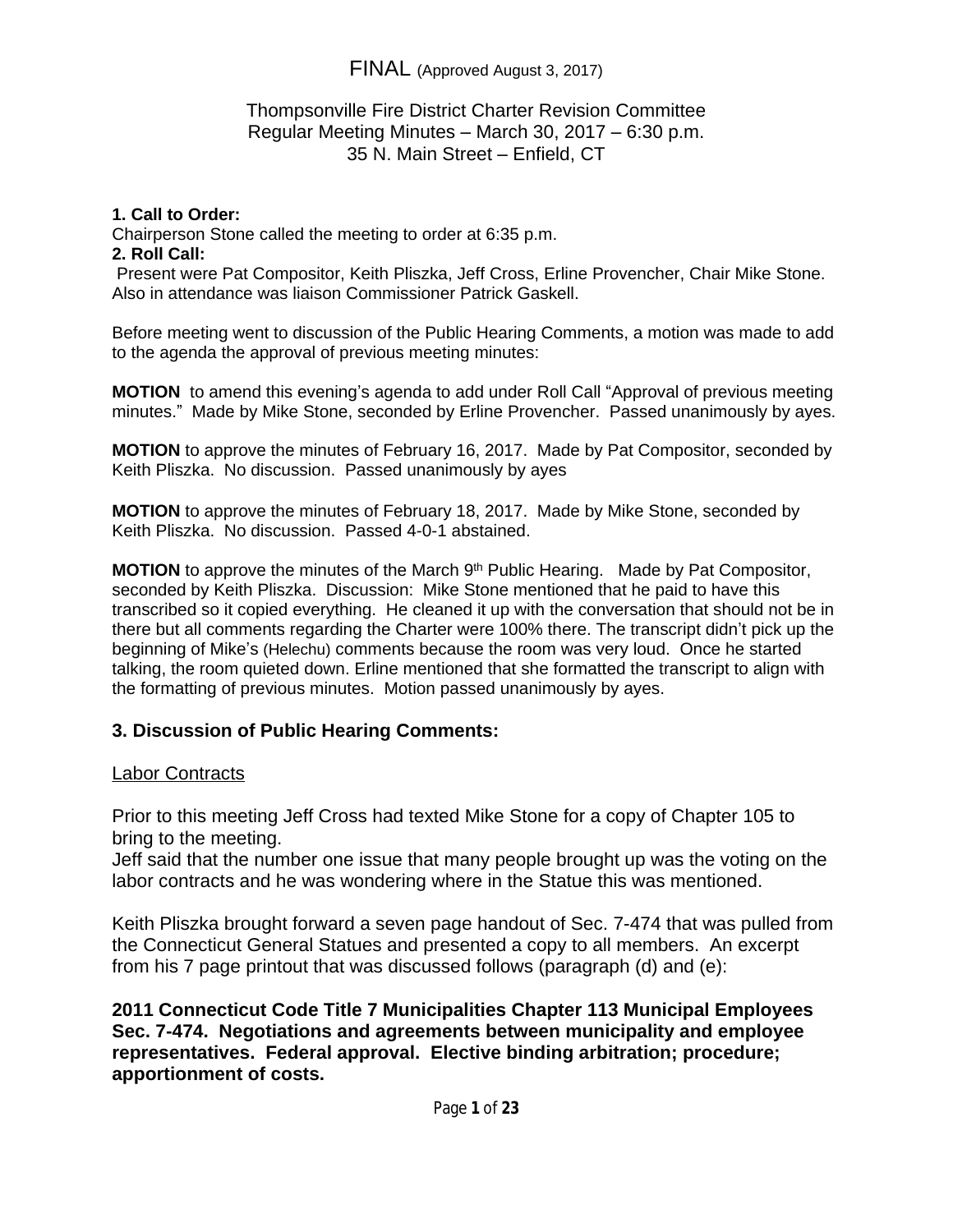## Thompsonville Fire District Charter Revision Committee Regular Meeting Minutes – March 30, 2017 – 6:30 p.m. 35 N. Main Street – Enfield, CT

Paragraph (d) "If the municipal employer is a district, school board, housing authority or other authority established by law, or is a private nonprofit organization which has a valid contract with any town, city, borough or district to extinguish fires and to protect its inhabitants from loss of fire, which by statute , charter, special act or ordinance has sole and exclusive control over the appointment of and the wages, hours and conditions of employment of its employees, such as district, school board, housing authority, other authority or corporation, or its designated representatives, shall represent such municipal employer in collective bargaining and shall have the authority to enter into collective bargaining agreements with the employee organization which is the exclusive representative of such employees, and such agreements shall be binding on the parties thereto, provided, where any provision of any such agreement require federal approval, such provisions shall be binding upon receipt of such approval, and no such agreement or any part thereof shall require approval of the legislative body of the municipality."

Jeff asked Keith if this was included under Fire, Sewer, and other Districts under Chapter 105 as the copy of Chapter 105 he had did not include the section 7-474. Keith said it was and referred to paragraph (d) on page 2 of 7 and referenced (e) on page 3 of his handout:

Paragraph (e) "No provision of any general statute, charter, special act or ordinance shall prevent negotiations between a municipal employer and an employee organization, which has been designated or recognized as the exclusive representative of employees in an appropriate unit, from continuing after the final date for making or setting the budget of such municipal employer. An agreement between a municipal employer and an employee organization shall be valid and in force under its terms when entered into in accordance with the provisions of sections 7-467 to 7-477, inclusive, and signed by the chief executive officer or administrator as a ministerial act. Such terms may make any such agreement effective on a date prior to the date on which such agreement is entered. No publication thereof shall be required to make it effective, The procedure for the making of an agreement between the municipal employer and an employee organization provided by said sections shall be the exclusive method for making a valid agreement for municipal employees represented by an employee organization, and any provisions in any general stature, charter or special act to the contrary shall not apply to such an agreement."

After members read this section, Mike Stone said if this is correct, what do we change in here? Keith Pliszka: Just revert to what we had. Mike Stone: Why? Keith Pliszka: Why not?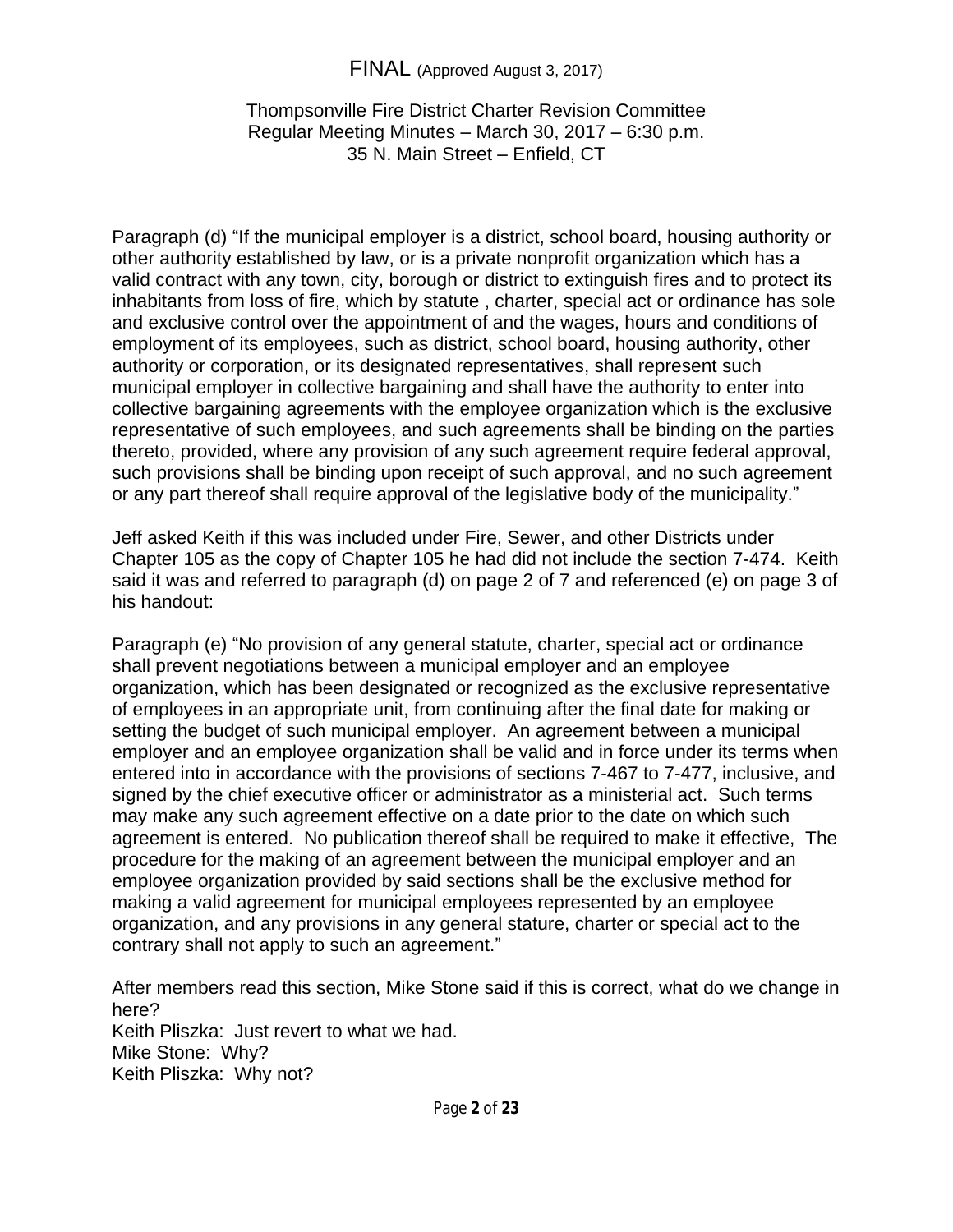#### Thompsonville Fire District Charter Revision Committee Regular Meeting Minutes – March 30, 2017 – 6:30 p.m. 35 N. Main Street – Enfield, CT

Mike Stone: Why? It doesn't change anything. Chapter 105 states that there is nothing in here that says that we are required to vote on a labor contract. Where does it state they have to vote on a labor contract?

Keith Pliszka: I asked that question and you said that

Mike Stone: I said that according to what I read, it was that way but the statute reads differently, so what's the matter?

Keith Pliszka: What's the matter if it's in there?

Mike Stone: I'm just saying, Other than labor contracts it is any contracts.

Pat Compositor: You wanted to put back in "Other than labor contracts"

Keith Pliszka: That's right

Mike Stone: But it is stated here (7-474). So, you can't do it if it is stated there (in that section).

Pat Compositor: So why not change it back to what it was?

Mike Stone: So why don't we state other stuff that is obvious, that firemen must wear helmets? I just don't understand why we have to clarify stuff. We just stripped out a line that wasn't in Chapter 105. Period. That was taken straight out of the 105 section. I do not understand why it is such a big deal. There is no affirmative requirement for a public vote, period, at any point of time. Nowhere does it say that it was required. Pat Compositor: So why did we take it out in the first place?

Mike Stone: Here is my question. I heard a lot of statements about how we get to vote on the budget but we don't have any say on what the contract is, and that's fine, because they don't get to negotiate the contract but that doesn't mean they can't come to us and ask us questions prior to a vote. Period. The Board can come to us and say we would like to have a budget cap for labor costs prior to a vote and put that to a vote for public. We could define that as the actual way of defining….if you want to put a mandatory vote in place

Keith Pliszka: No, we do not, I don't

Mike Stone: There is no mandatory vote in place currently. You are leaving it wide open to whoever the Board is to do what they want to do at that point, There is nothing that would prevent a Board from doing other things, or the public from demanding something if you literally stated in there that the public can't make any demands were basically shut out of that conversation completely, if we were unhappy about something. We can't protest but which we perfectly have the right to do that; we're allowed to do that.

Keith Pliszka: You can walk the picket line.

Mike Stone: We could do far worse than that, but I don't want to see it go down that path Keith.

Erline Provencher: Can I ask a question? Why don't you want it to go to public view? Keith Pliszka: Why?

Jeff Cross: What are you afraid of?

Erline Provencher: I just want to know why.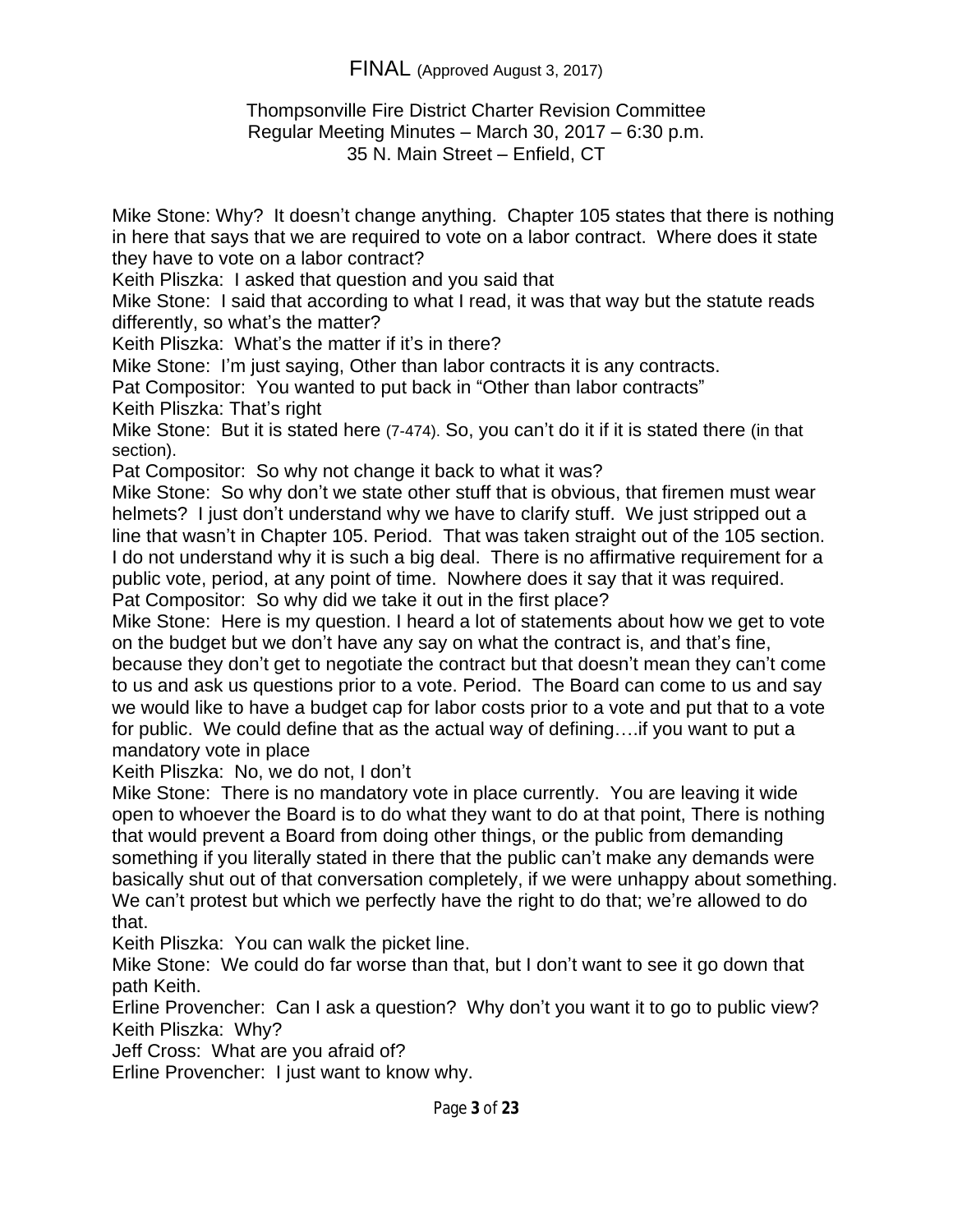### Thompsonville Fire District Charter Revision Committee Regular Meeting Minutes – March 30, 2017 – 6:30 p.m. 35 N. Main Street – Enfield, CT

Keith Pliszka: Well . . . (pause). . . We negotiate in good faith with the Commissioners. District people put their faith in their commissioner's hands to negotiate.

Erline Provencher: Well, we did, yes

Keith Pliszka: I am sure you are now

Jeff Cross: No, I'm not. I don't trust anybody at this point, Keith I don't trust my mother, I don't trust my wife when it comes to this sort of thing. I want to have the say and have what we are allowed to have. I tell you what. Keith, I know its all history, it's all in the past, no, it is not. The reason why it is in the past, and has to stay in the past is that the people have the tools to make sure that it never happens again and we need to have those tools. If we don't have those tools, it can happen again.

Mike Stone: To me I take this really personal. My tenor on the Board, I spent two years on the Board. I accomplished a ton of stuff. How long have you guys been trying to get the Fire Marshall ordinances in place prior to me coming on Board?

Keith Pliszka: Oh, believe me I went up to the mike and said we should have been doing it.

Mike Stone: But who got it done?

Keith Pliszka: And, you did a very good job

Mike Stone: And who went out there and knocked on the doors with the firefighters to get a million dollar increase in the budget put through.

Keith Pliszka: I know, I was right there with you.

Mike Stone: So what really annoys me is "I don't trust the public", well, that really just burns me because you are supposed to say, trust the Board but you don't trust the public

Keith Pliszka: Well, what is going to happen five years down the road?

Mike Stone: Exactly, I don't know who the heck is going to be on the next board. I have no clue. I've donated equipment in this district, I have done a lot and I feel like I get completely insulted every single time and I don't mean to make this personal but I feel attacked as if I haven't done anything except trying to destroy and I've actually done a lot of good, I feel. Things I had to do; I've made major sacrifices. I recall people complaining about how they didn't get paid completely; or this or that. I gave up months, I gave up weeks of my personal vacation time to go to court houses and court hearings and no one compensated me; I didn't even get a "Good Job!" I just had to do it Keith Pliszka: Well, you know what, I've been here 40 years and you know how many good jobs I got . . . . . (raspberry)

Mike Stone: Well, you got a pay check

Keith pliszka: I do get a pay check

Mike Stone: You know how many good jobs I get from my boss? . . . . (raspberry) What frustrates me is that I feel the attack, personally, because I worked hard, and I think I did good getting things cleaned up. We had a building that we didn't have enough funds to complete. The District could just have easily gone bankrupt if we didn't recover this stuff.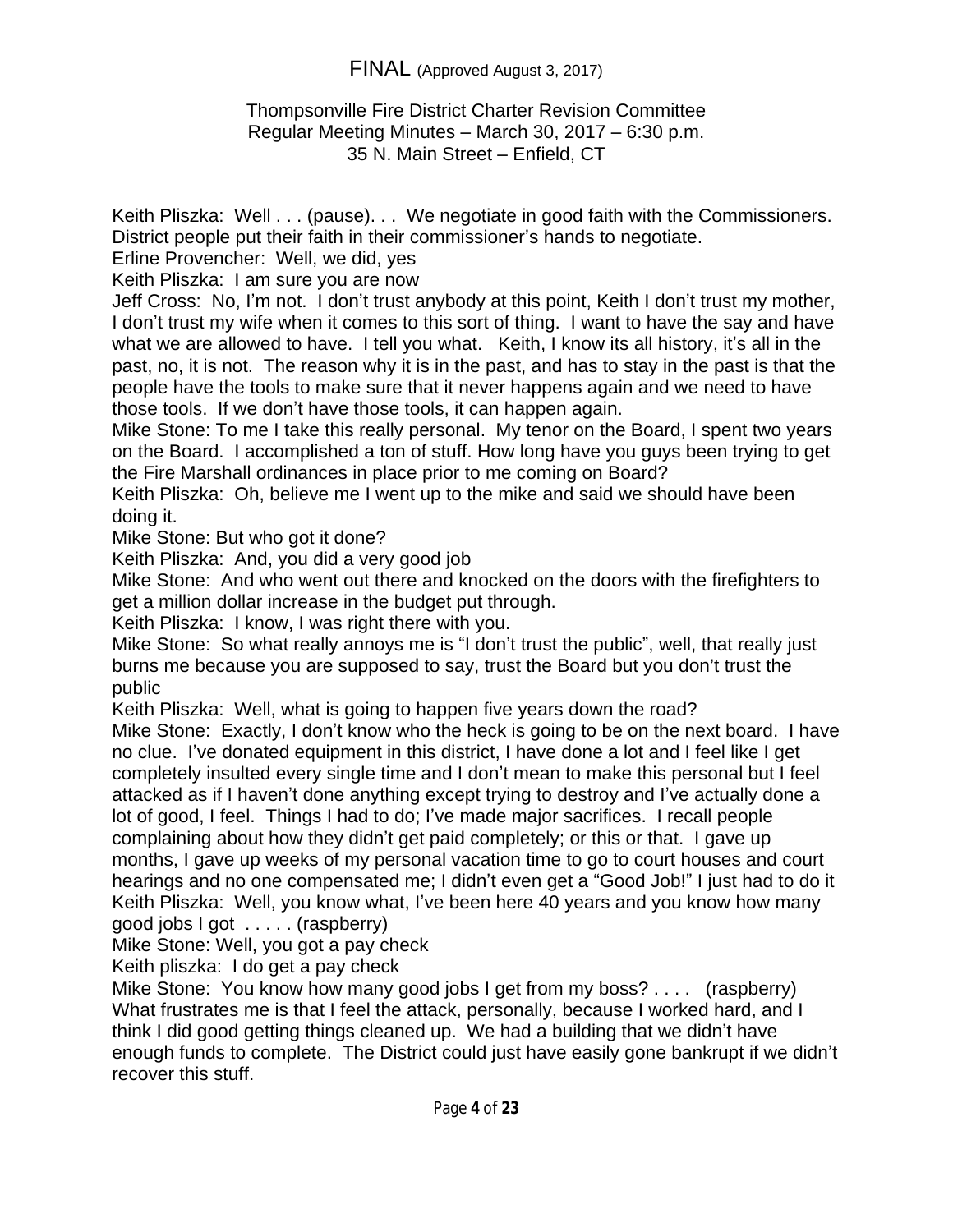#### Thompsonville Fire District Charter Revision Committee Regular Meeting Minutes – March 30, 2017 – 6:30 p.m. 35 N. Main Street – Enfield, CT

Keith Pliszka: Bottom line, is this legal to do?

Mike Stone: Fist of all, we are not mandating a vote. Where in here do we require that people vote?

Pat Compositor: But, it says right here…. So if it says it here we should put it here Jeff Cross: Where?

Pat Compositor: Go to page two of seven and read the bottom part of (d).

Jeff Cross: Are you referring to the Charter?

Erline Provencher: No, this (7-474, last sentence paragraph (d))

Mike Stone: One of the things that flustered me as a commissioner was the inflexibility of certain things and this is to me inflexibility. I'll touch on other things that I've heard on this vote. I heard people complaining about the fact that basically why are we trying to sell the building. We sold that building; we made it a public vote. We had a public hearing on a contract for a lawsuit. We had to have a public hearing on that and it passed. What make me struggle is that I want the public to be suspicious, and questioning the Board all the time because that makes the Board keen, sharp and alert, and paying attention.

Pat Compositor: One thing though, we do not have to put anything to the public for public vote that is a line item. Their salary is a line item.

Mike Stone; The problem is that the line item is never predefined. So what if I said I'm running as a commissioner and I'm giving everybody a million dollar raise. Everyone is going to make a million dollars a year. You can't tell me no. You have no right to tell me no

Pat Compositor: Then why make this a line item if you say this? It is a line item on the budget that had been approved, it had been voted on. The public had voted on it. Mike Stone: I don't think there is anything wrong with asking the public input on fundamentals about how a contract is constructed.

Keith Pliszka: Before you were saying vote on the contract, and now it's input? Mike Stone: No, no, first of all we never had the word must vote on the contract in here. The way I may have spoken before was, vote on the contract and I'm okay with that too. I really don't think that would be an issue. I really don't. If I was told I had to deliver a contract to the public and have them vote on it I would get it done. Completely,

convinced I could. But that takes trust with the public and the Board, and that is one of the things this department has failed to do decades before I came on board. They just did not have any trust with the public and its going to fall back into that again if we don't have this transparency and openness and the other part is to me is to eliminate some of the frustrations as a Board member. I don't like spending millions of dollars without having public input. I wouldn't go buy a building and firehouse without asking the public if they wanted it; someone else did. They didn't have a problem with it and I have some issues with the current budget as well.

Jeff Cross: I just found this clause, because I was going back, 328 section . . . Pat Compositor: What are you reading Jeff.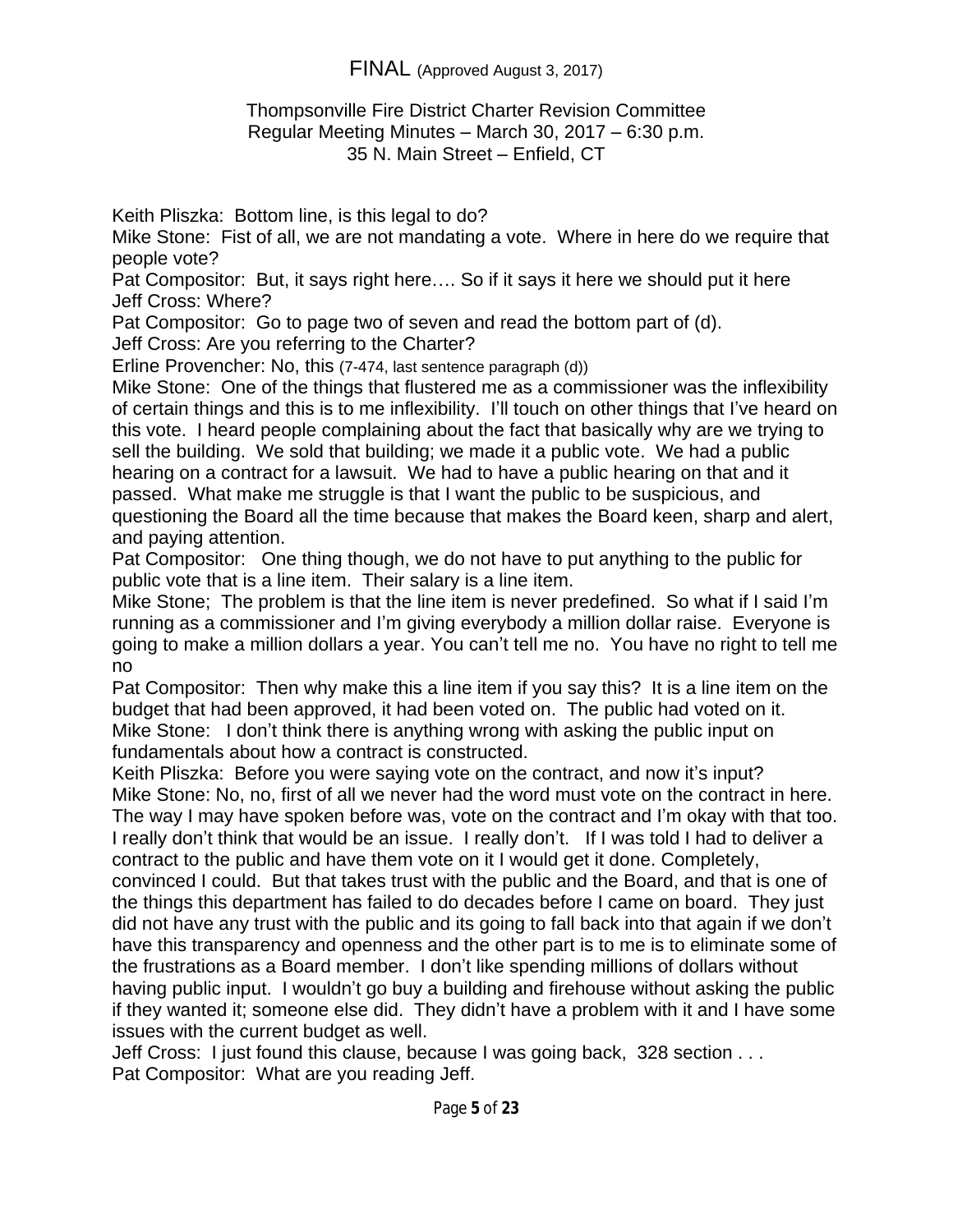## Thompsonville Fire District Charter Revision Committee Regular Meeting Minutes – March 30, 2017 – 6:30 p.m. 35 N. Main Street – Enfield, CT

Jeff Cross: Chapter 105, Taxation and Bonds

Pat Compositor: That;s the whole thing that Mike just gave you.

Jeff Cross: Yes, and we had this highlighted and it basically says "No contract or obligation that involved the expenditure of \$20,000 or more in districts where the grand list is greater than \$20 million, (which applies to us) in any one year shall be made by the Board of Directors unless specially authorized by a vote of the district, nor shall the Directors borrow town money without like authority." It doesn't specify union contracts. This section, right here, basically says if the contract is more than \$20,000 and I believe it is more than one year, it shall go to a vote of the district.

Keith Pliszka: But, this is a municipality employee's negotiations and agreements. (Sec 7-474)

Jeff Cross: But nothing in that specifically states that it cannot go to the vote and this (Chapter 105, 328) says it must go to vote of the people.

Pat Compositor: Wait, it says right here (Sec 7-474) "no such agreement or any part thereof shall require approval of the legislative body of the municipality". It says it right there.

Jeff Cross: The legislative body of the municipality is the commission itself; that's the legislative body, we're the Voters. The definition of the Voters is not the legislative body.

Pat Compositor: Do you have a copy of the budget; I just want to see the line items on a budget.

Keith had a copy of the new budget (2017-2018)

Jeff Cross: The new one didn't make it to the web site.

Mike Stone: It is not going up until after the public meeting.

Pat Compositor: So basically what you are saying is every line item here above \$20,000 has to be separately voted on by the public?

Mike Stone: Originally, we had a budget that had a more detail. So right now, because of the vagueness of this current budget there are going to be a lot more votes in this new budget because it doesn't specify ….(poop)… so basically there is going to be a lot of voting going on.

Jeff Cross: Until we have a union contract that we can see and in my opinion to vote on I don't know what the aspect is right now, there isn't going to be any budget because it will be voted down.

Pat Compositor: It is going to be voted down because they are not voting on a contract? Is that what you are saying?

Jeff Cross: No, it is going to be voted down because there is no contact. If we don't have a contract, I can't in good faith vote for the budget because it is not based on fact. It is based on a guess

Mike Stone: From my perspective the \$20,000 rule there is no definition on this budget. On previous budgets we actually knew exactly. The line items were ear marked, things like fire apparatus replacement, etc these were line itemed out. There is nothing in here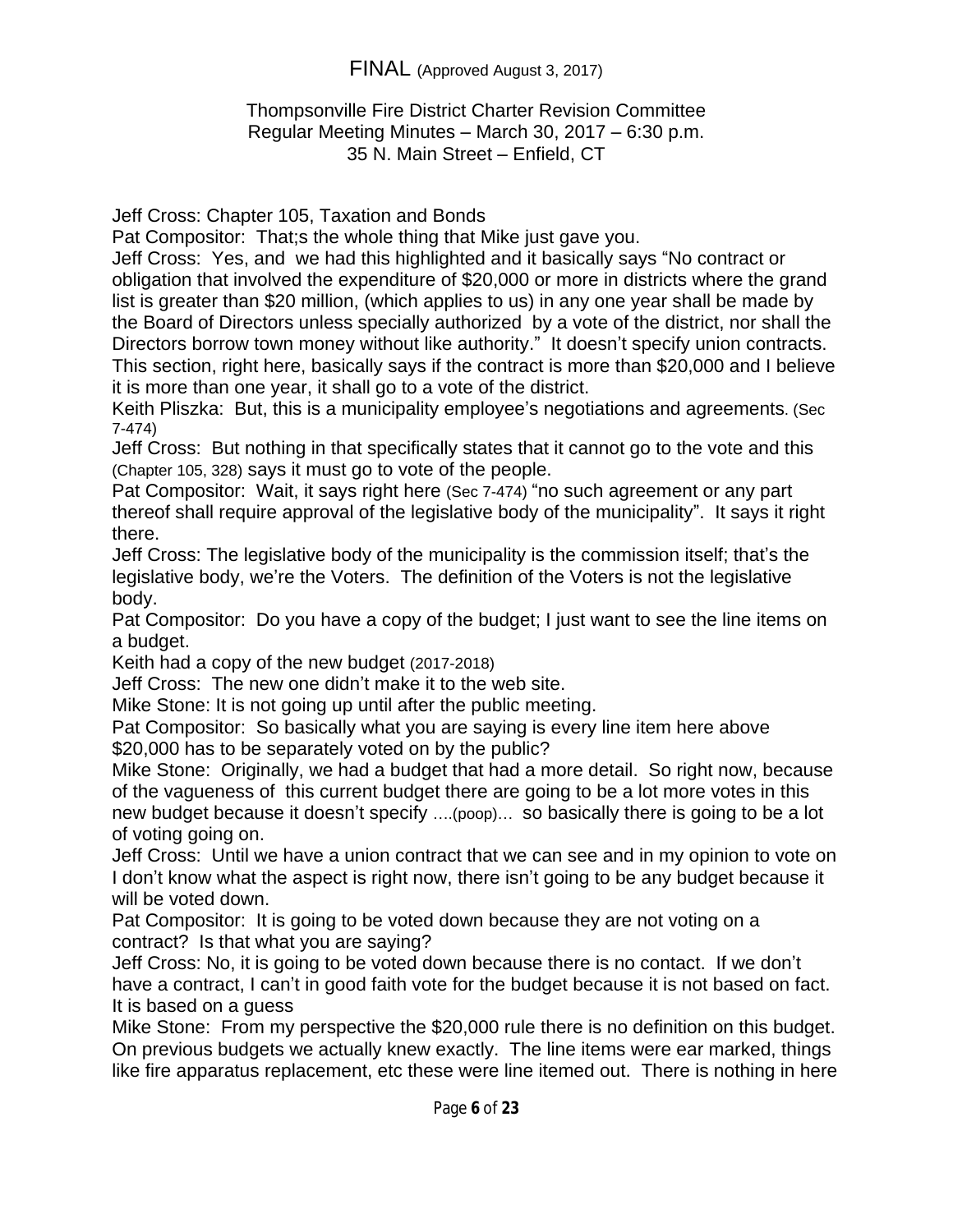### Thompsonville Fire District Charter Revision Committee Regular Meeting Minutes – March 30, 2017 – 6:30 p.m. 35 N. Main Street – Enfield, CT

(2017-2018 current budget). That means we are going to have a lot of votes as a public. That's my perspective.

Jeff Cross: That's my perspective as well.

Mike Stone: It is a very vague budget; it doesn't really tell us what they are spending their money on. It just has these huge big chunks of cash.

Mike Stone continued, I don't see any reason to change it. If that is correct (7-474) it won't matter. It will not make any difference again that is my personal perspective. But that is the way I feel about it. The other part too is that this always ends up going to legal review after the Board gets it. We haven't had any legal review on this (Charter). We are still arguing on things we did not have one attorney come in and talk to us. The previous board had all this stuff addressed. And, I remember Carl telling us originally when we went on Chapter 105 that it is a document full of contradictions. There are laws that counter other laws, what section you read determines what section you are going to honor. It's about fighting in court about stuff like that if you are going to get into fights. I don't see the district wanting to get into fights. I personally think that we should just be able to leave it as it stands as there is nothing in here that requires the public to vote on the contract. Read to me the affirmative statement that they are required to vote on the contract.

Pat Compositor: What was the argument when you took it out because you wanted them to vote on the contract?

Mike Stone: The Board to have the flexibility to do that. It does not say in here that you are required to do it.

Keith Pliszka: But when we brought it up and people were adamant that yes we are going to vote and it is a black and white. That was your stand.

Mike Stone: I stated this very clearly that if I was a commissioner I would not have a problem taking a contract to a vote. It is my job to go out there and get the public behind it.

Jeff Cross: Yes, I am here thinking they negotiated a contract so they are walking up to the voters saying this, we believe, is the best contract in the interest of the district. Do you think they will come up to present a contract that they don't support and if they don't want to know what the vote was; was it a 3-2 vote to accept the contract? Mike Stone: Well, they would have to do that in public.

Jeff Cross: But if it was a 3-2 vote I want to know what the descending people had to say vs what the affirmative people had to say. Why are they descending, why isn't it 5-0? If they support that contract whole heartily, that says a lot to me. That they are the ones who negotiated and they think this is the best thing for us.

Mike Stone: I have a question for you If we add that line back in there, Other than labor contracts, but we require that they have a public hearing prior to a vote on a contract. Basically you are saying you have all the faith in the commissioners. Pat Compositor: Yes, we voted them there. We should have the faith of the commissioners.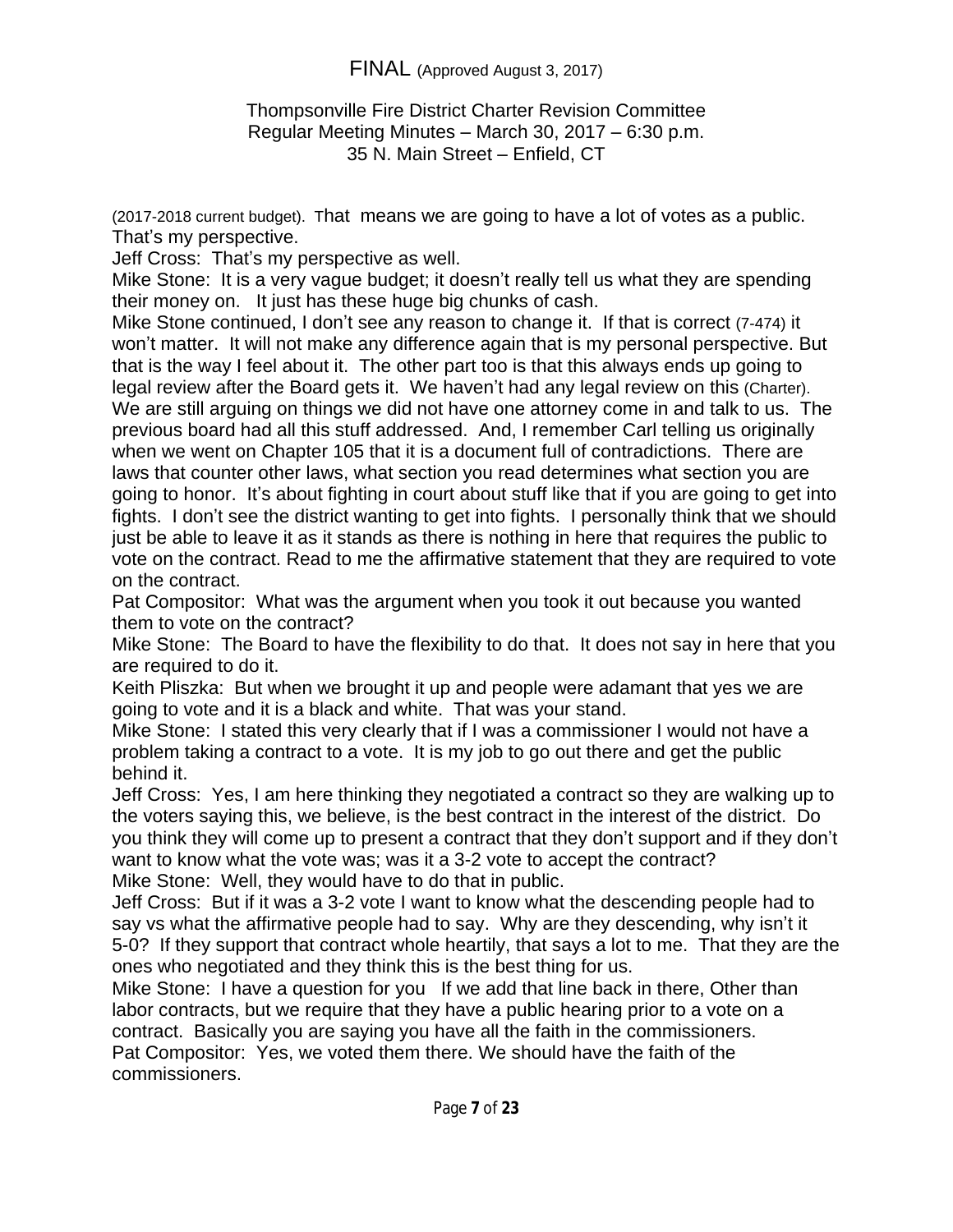### Thompsonville Fire District Charter Revision Committee Regular Meeting Minutes – March 30, 2017 – 6:30 p.m. 35 N. Main Street – Enfield, CT

Mike Stone: We don't vote them in there; they go in there by default. You don't have a choice, No one freaking wants to run. You are barely able to get five, we beg borrow and steal to get five people.

Keith Pliszka: How many slots do we have this year?

Mike Stone: We have two slots.

Keith Pliszka: And how many people so far

Mike Stone: I don't have a clue

Jeff Cross: I think we have one

Keith Pliszka: One person that came forward?

Mike Stone: Yes; one may be an existing commissioner

Keith Pliszka: Last week someone dropped off one

Mike Stone: Well, there you go, you have two now. But, you're not voting for anyboby. Pat Compositor: I personally think we don't have enough advertising out to the town

Mike Stone: This is a crappy job; it is the crappiest of all jobs; it pays nothing. Keith Pliszka: Yes, yes, it is

Mike Stone: You have to spend a ton of your time

Jeff Cross: It is a miserable job

Keith Pliszka: It is

Jeff Cross: Colleen just spent three and a half hours with the CPA on Sunday this week. More vacation time that is eaten up and she is not going to get reimbursed for. Yes, a crappy job. I think the idea of delegating as much as you possibly can to the voters is in their best interest as well.

Mike Stone: Absolutely; the public catches more stuff that I didn't catch.

Jeff Cross: And I was just about to say, at the public hearing, show me exactly why we needed to have the public vote on. That we, as this commission that was sitting here, getting barked at, yelled at, and trying to be intimidated. You don't think that that doesn't happen to the regular commission and what kind of intimidation they are going to get from a certain group or from some that can crowd a meeting? And we had this happen to us before and I think that was a perfect example that even made me think stronger that the contract should come to a vote. Because there was such a group, small group, advocating that. They came here because they had an interest. I saw that as just another reason why to spread it out even more

Mike Stone: But, even more importantly it was a small group, it was a very small group of taxpayers, a very large group of non taxpayers. So to me that is the part that really is the loudest voices in the room were the ones that didn't pay taxes in this district. And I don't see the other firefighters in their district running around in front of their fire (station) saying we need full time fire districts; we need to spend five million a year for our firehouse, we need 24/7. I don't see any of that stuff. I just see that here. Pat Compositor: Maybe it is just because they don't care.

Jeff Cross: They don't care about their fire protection? The other fire districts and this is something that confuses the heck out of me why the other fire districts feel their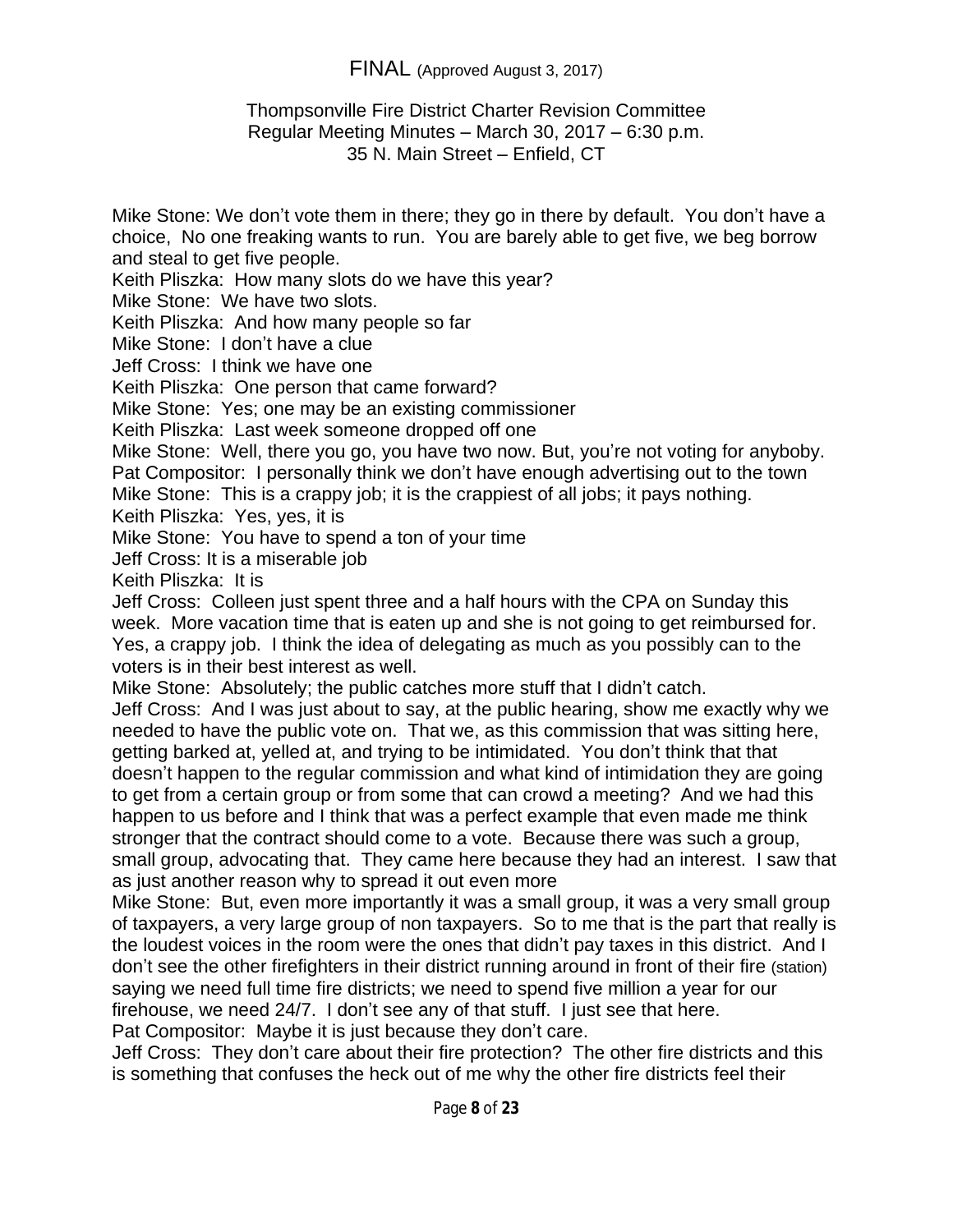### Thompsonville Fire District Charter Revision Committee Regular Meeting Minutes – March 30, 2017 – 6:30 p.m. 35 N. Main Street – Enfield, CT

protection is adequate with the number of firefighters they have. And yet, this fire district, insists on 24/7. I don't know, we as a fire district the Thompsonville area can afford this anymore

Mike Stone: So, the question is, what alternative text would you put there that would make everyone comfortable. You just wanted to add that text back. What else could you put there? We put other statements in before, I remember I came back with wording that people agreed to so other than labor contracts, what would you put in there?

Pat Compositor and Keith Pliszka: Other than labor

Mike Stone: Then, that's the only thing that works.

Erline Provencher: Keith, isn't your salary public?

Keith Pliszka: Yes, it is.

Erline Provencher: The other firefighters?

Keith Pliszka: Everybody, all municipal employees

Erline provencher: And the benefits that I am paying, isn't that public?

Keith Pliszka: Yes

Erline Provencher: Well, that is in your labor contract, so why can't I review that. Why can't I see that?

Keith Pliszka: You can review that

Erline Provencher: I have never seen a labor contract because it was never brought forward to the public. It is not saying that the public is going to vote. It doesn't say here that the public is going to vote on that. It just says that we want to see it. We want to see what is going to be included in that budget. We want to see, I just want to see. Pat Compositor: We were talking about them voting on it, though.

Erline Provencher: I know, but it doesn't say that. Where does it say that we are going to vote on it?

Keith Pliszka: It was brought up

Erline Provencher: It was brought up but it doesn't say it, read that (d). It just says that it is going to be fully disclosed to the voters. It doesn't say that I'm going to vote on that. Jeff Cross: Let's look at what the wording says there: "Any contracts, asset sales,

purchases and/or agreements that exceed \$20,000 or where the term exceeds one year must be fully disclosed to the Voters at the presentation of the budget". Must be presented.

Pat Compositor: Okay, but then again you say not part of the budget process. Salary is part of the budget.

Mike Stone: So, we're not allowed to know what we are voting on, is that what you are trying to say?

Pat Compositor: No

Jeff Cross: Any contracts that are not part of the budget process then you have to have a special election on it. That is what that is saying. All we're saying is that the union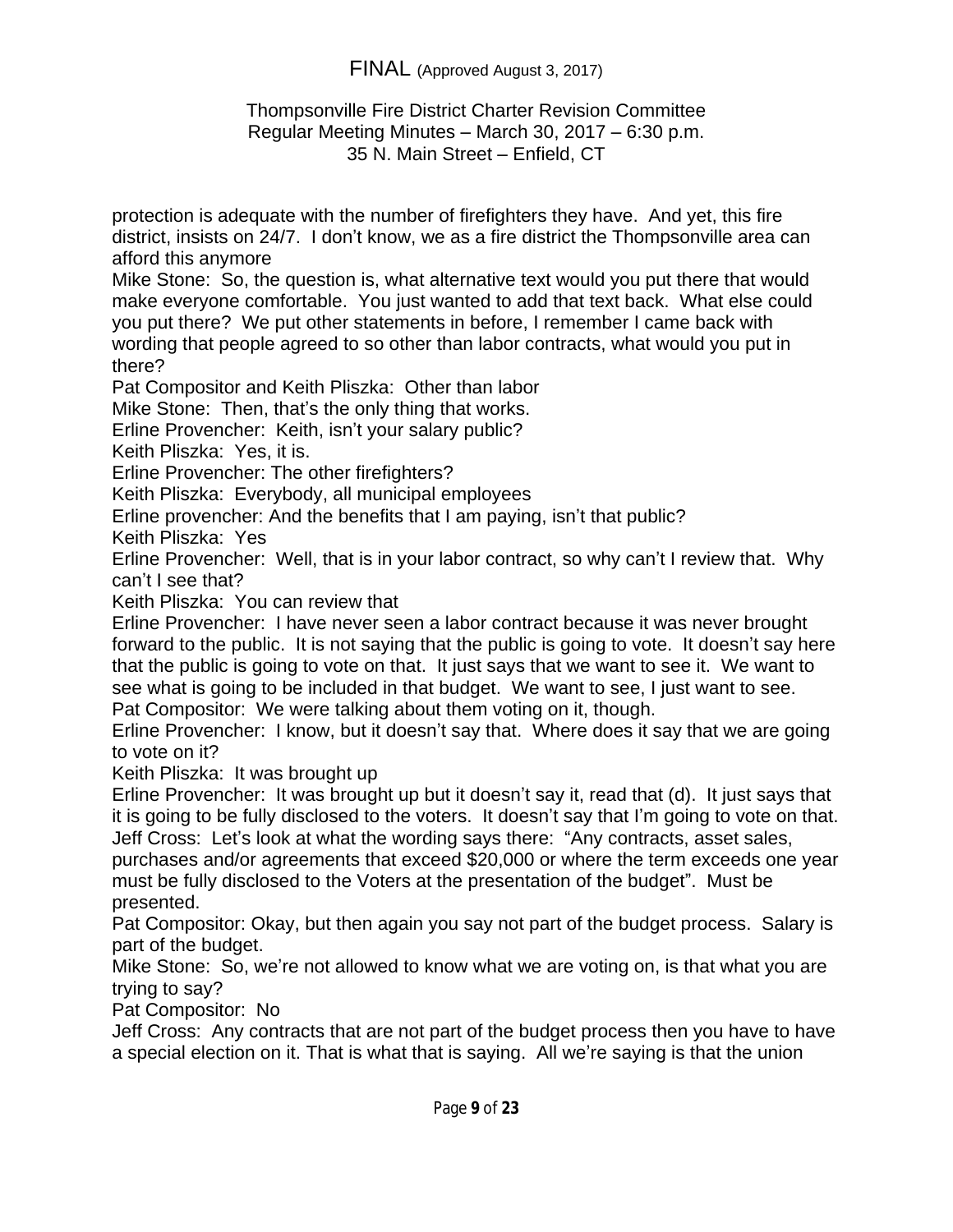### Thompsonville Fire District Charter Revision Committee Regular Meeting Minutes – March 30, 2017 – 6:30 p.m. 35 N. Main Street – Enfield, CT

contract, if it is part of the budget, any agreement that is more than \$20,000 needs to be presented at the time of the budget.

Erline Provencher: And if there is anything in that contract that is not in our budget, then we have to vote on it.

Mike Stone: So what you are saying that we should just have a budget and whatever the labor costs are you should never have to know what that cost is, ever. I heard people in the public say well people should have input on the budget or if they don't like what is in that contract then they shouldn't vote for those commissioners again but they get to vote for the commissioners the same time the commissioners are voting on the budget

Jeff Cross: Let us look at the wording again. "Any contracts, asset sales, purchases and/or agreements that exceed \$20,000 or where the term exceeds one year must be fully disclosed to the Voters at the presentation of the budget". Period. Now, if it happened outside of the budget presentation then it had to be voted on by the people. We are not saying that the contract itself has to be voted on, what we are saying is that it must be presented and we want to see it.

Keith was reading "agreements that exceed \$20,000 and are not part of the budget process…."

Jeff Cross: And not part of the budget process

Mike Stone: You are saying that the public has no right to see what the contract is prior to the public vote on their budget

Erline Provencher and Jeff Cross: And that's what bothers me

Erline Provencher: We are not going to vote on your contract because that is being negotiated between you and the Commissioners. I just want to see it.

Keith Pliszka: You do have a right to see it

Erline Provencher: Thank you

Jeff Cross: We should see it at the time of the budget because we know that 70% of the budget is your contract.

Keith Pliszka: Okay, say like in March they ratify our contract. Both sides agreed. Now do we have to wait until after the district vote?

Jeff Cross and Erline Provencher: No, we are not saying that.

Mike Stone: Here is the question. It comes up this way. If everyone is going to get a million dollar salary wouldn't they have to get the budget approved to do that? If everyone got \$50,000 for pocket money every year, wouldn't' they have to have a vote of the public to approve a budget before they sign an agreement with you guys? They would have to know what the budget allows them to do before they can go spend that money.

Jeff Cross: Here is the other side of the coin that really bothers me. The mill rate cannot be a function of a contract. The contract should be a function of a mill rate. The number of employees should not be a function of a contract. The number of employees should be a function of the amount of money coming in the door. Every business,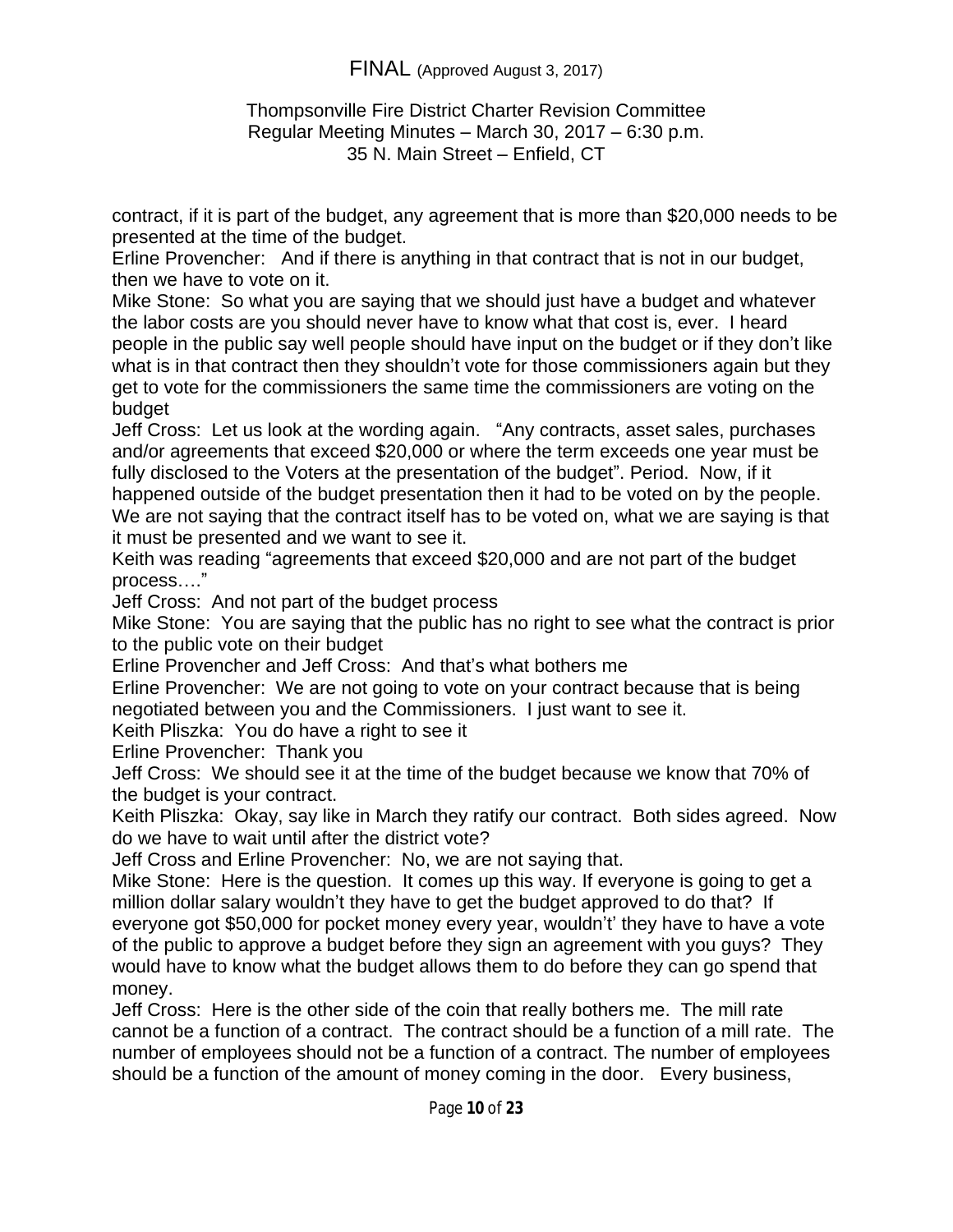### Thompsonville Fire District Charter Revision Committee Regular Meeting Minutes – March 30, 2017 – 6:30 p.m. 35 N. Main Street – Enfield, CT

every other organization in the world, the number of employees is a function of how much cash you got.

Mike Stone: So based on this, what do you disagree with? That the public has no right to ever know what the union contract looks like?

Pat Compositor: They can look at that it is public record.

Mike Stone: No, it said right here, other than labor contracts we have no right. So you excluded it as something we are allowed to see.

Keith Pliszka: It is a public record

Mike Stone: No, it is not. It is in the Charter. The public had voted and agreed to not to visibly see the labor contracts.

Keith Pliszka: I just say let's go for a vote.

Jeff Cross: So you are making a motion for a vote?

Mike Stone: The question is if we need to vote, what is the change going to be that you want to change it to. You have to make a motion to change it.

Keith then made the following motion:

,**MOTION** to change the revised wording under Section 9.9 Contracts; paragraph D by adding in the previous wording "Other than Labor Contracts". Made by Keith Pliszka, seconded by Pat Compositor. Motion did not pass by a vote of 2 for, 3 against.

Since discussion had already been made before the motion made, Erline had a few comments to add of how she felt regarding the labor contracts. "After the public hearing I had a lot to think about while I was down in Florida and I said gee, this is something to think about. Then I read Mike Helechu's (comments) minutes, and if you go back to read what he said in the minutes, you know, he mentioned voting on this contract. We are not voting on it and I don't know where he got his information. We are not voting on the labor contract we just wanted to make it available and I said well, I am going to vote no, I don't want to vote on it but I want to see it. I want to see that because everytime it goes up for budget approval I never knew what that contract is so then at tonight's meeting I reread that and nowhere does it say that we are going to be voting on that contract.

Keith Pliszka: Erline, where that came out of it was brought up in the minutes of the meetings. I said are we going to vote on our contract? And everybody said yes, we are going to vote on your labor contract.

Mike Stone: We are, in an indirect way through the budget.

Jeff Cross: What I do want to say is okay, here is the budget and here is the contract. And we should have access to it long before the vote takes place

Pat Compositor: I was just going to ask that, do we have access to that before the vote?

Mike Stone: Maybe not, it depends when they actually ratify the contract. It's got to be done before the vote otherwise it is going to happen the following year.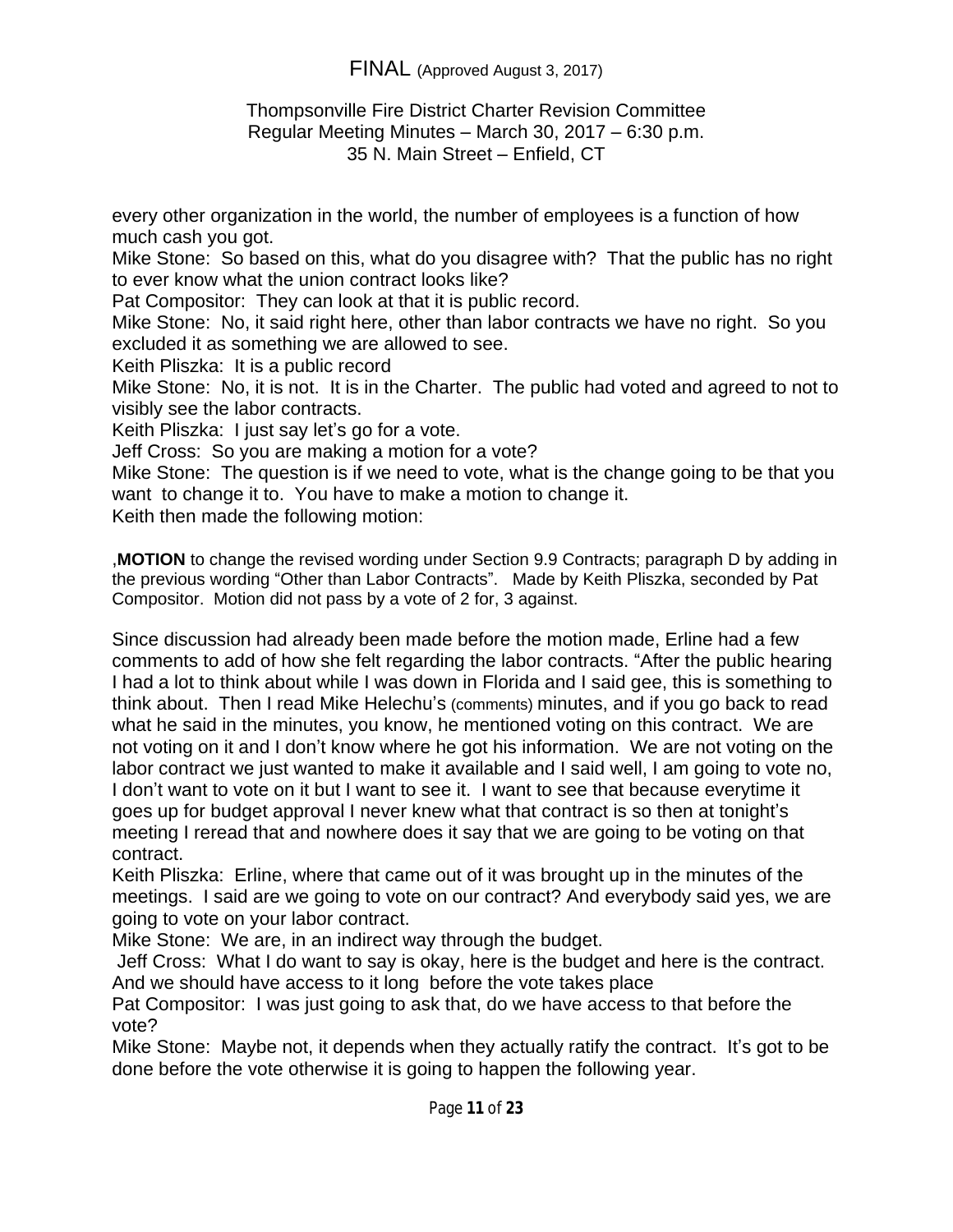### Thompsonville Fire District Charter Revision Committee Regular Meeting Minutes – March 30, 2017 – 6:30 p.m. 35 N. Main Street – Enfield, CT

Jeff Cross: Or if the budget passes, they are caped at that year

Erline Provencher: You know, going back to the minutes, we could have said anything during the minutes but as you re-read this, and we all agree, it does not say that their union contract is going out to a vote. I just want it to be available.

Mike Stone: I was dying to mention at the public hearing, no where does it say . . Keith Pliszka: Then why did we take it out?

Jeff Cross: Because as Mike (Stone) just said without that in there you do not have access to the contract.

Pat Compositor: But you do have access.

Keith Pliszka: The Commissioners could put it on their website.

Mike Stone: Could, could, not required to. The previous commission did a lot of things they could have not done because they weren't required to. I shouldn't even say the previous, the current commission members, some of them we did a lot of things that were painful, ugly, nasty that we didn't want to do but we had to do them because we wanted to make sure the public saw everything. No shadows, nothing. Daylight on everything. And it was not pleasant. The fact of the matter is that no where does it state it requires a vote, there is no affirmative, you must vote anywhere in this on the labor contract. We are still beating a dead horse here.

Pat Gaskell. I am confused here; at what point does the public get to look at that, until after it is signed? I am trying to figure at what point you are able to get that out.

Erline Provencher: It says right here, fully disclosed at the

Pat Gaskell: Yes, I understand. At that point it is already signed off, and it is already accepted. What I am saying is that you cannot see if before it is accepted. I'm trying to get a visual here.

Pat Compositor: But then it is public

Mike Stone: No, only if it is disclosed

Jeff Cross: Only if it is disclosed does it become public, we are requiring it to be disclosed.

Pat Gaskell: You said that it was public, where is it public?

Keith Pliszka: If they want to come here and look at it.

Pat Gaskell: And that is what I am saying, that is not really public. I don't see it on a website, posted someplace; you have to come here . . .oops there is a fire, no one is here.

Keith Pliszka: That is just like the minutes of the meeting. I come knock on the door and no one is here, where are the minutes of the meeting?

Mike Stone: The final minutes are there, they are on line

Jeff Cross: I've been told a million times if you want to see something Jeff, set up a meeting with Bill and you can come down and see it. So what did I do, I set up a meeting and came down here on a Thursday night from 6 to 8 PM to look at financial information. Did I get to see any of it? No. I was given the same run around that I was given when there were previous administrations here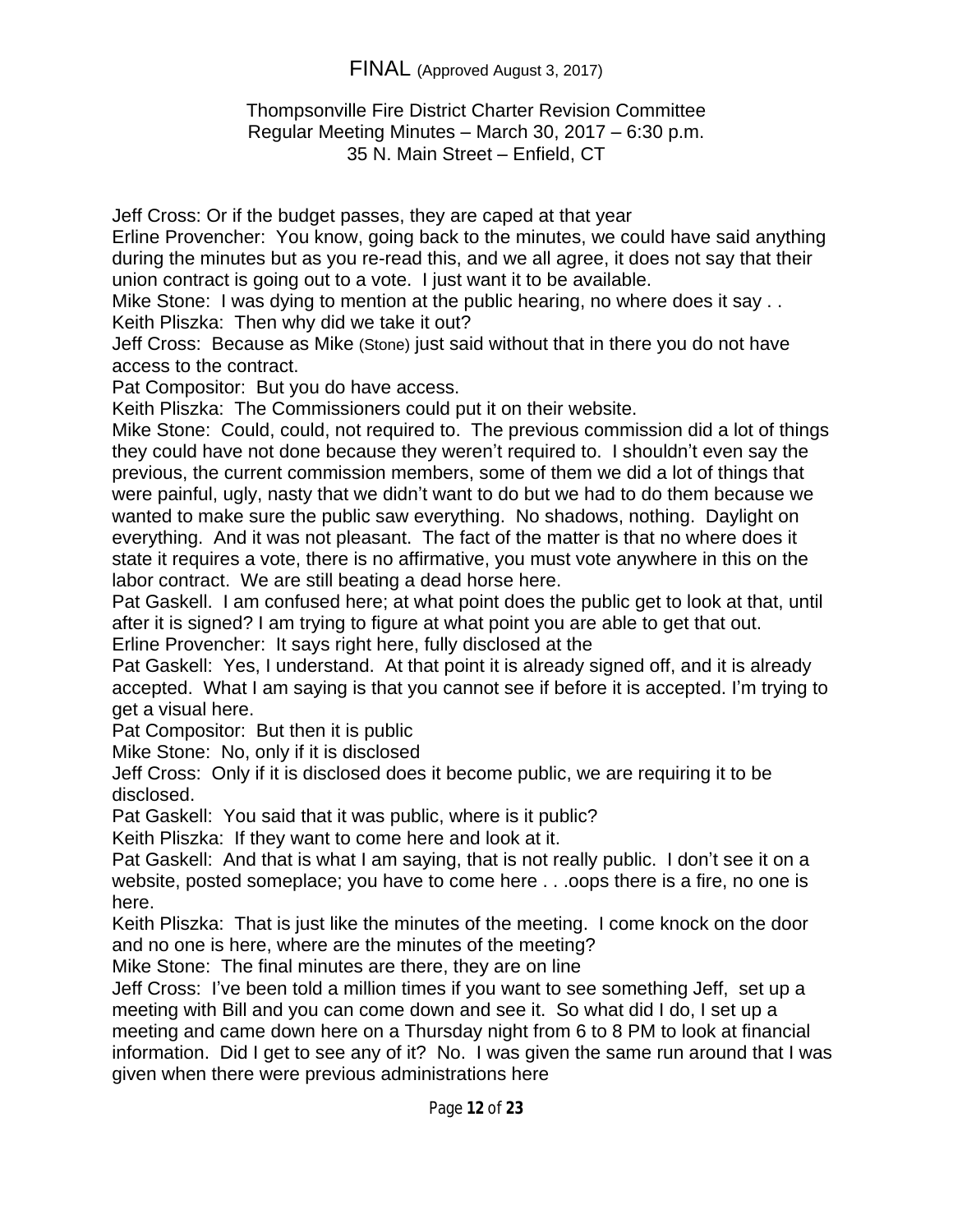### Thompsonville Fire District Charter Revision Committee Regular Meeting Minutes – March 30, 2017 – 6:30 p.m. 35 N. Main Street – Enfield, CT

Keith Pliszka: Were you down recently?

Jeff Cross: Yes, within two weeks. A week and a half ago, I was here. Steve Cogtella, and myself showed up because we both wanted to see this data. I wanted to see outstanding checks, a bank rec, and the rest of the balance sheet. And that is supposed to be public information. Is it not? But I couldn't see it.

Pat Compositor: Why couldn't you see it?

Jeff Cross: Because, oh, it may be private.

Mike Stone: It is not public information; there might be private stuff in some of that information so per Hippa regulations they are not going to show it. You can't see any of it. So I asked to put different descriptions on the account headers then. I am not interested in individual . . . .

Pat Gaskell asked Jeff to stay on focus. What he brought up was the union contract so he asked to stay focused on that.

Keith Pliszka: If you go on the town website they have all their union contracts on their website so our department could put ours on

Mike Stone: So could they put our minutes up there. We send our minutes to Kellie. I tell her to post these on line after they have been approved. I put that "online" every time.

Pat Gaskell: We do have a problem with the town website with putting stuff on there. Keith Pliszka: We beat this horse so let's move on to the next subject.

## All Day Voting

Mike Stone: Another one that came up a couple of times was the all day voting. Keith Pliszka: You remember what number (in the Charter) that was?

Pat Compositor: That was Margaret

Mike Stone: There was more than Margaret; there were about four people that talked about it

Erline Provencher: Talking about Margaret, before we go any further I want to know why everyone gave their name and their address, and when Margaret spoke she didn't have to give her address?

Mike Stone: No, she didn't speak it out, so

Erline Provencher: Well, why? I would throw away everything she said, to be honest with you. Does she belong in this district, she didn't give her address? Everyone else was required to. End of conversation

Keith Pliszka: What section are you looking at?

Mike Stone: I lost it; I'm trying to find it right now.

Erline Provencher: Page 2 of 8 is when Margaret spoke. Section 9.2, paragraph d; I tried to underline (the sections) in the minutes when people were speaking. She says we talk about the Voters being allowed to vote, yet you are letting the Voters vote once.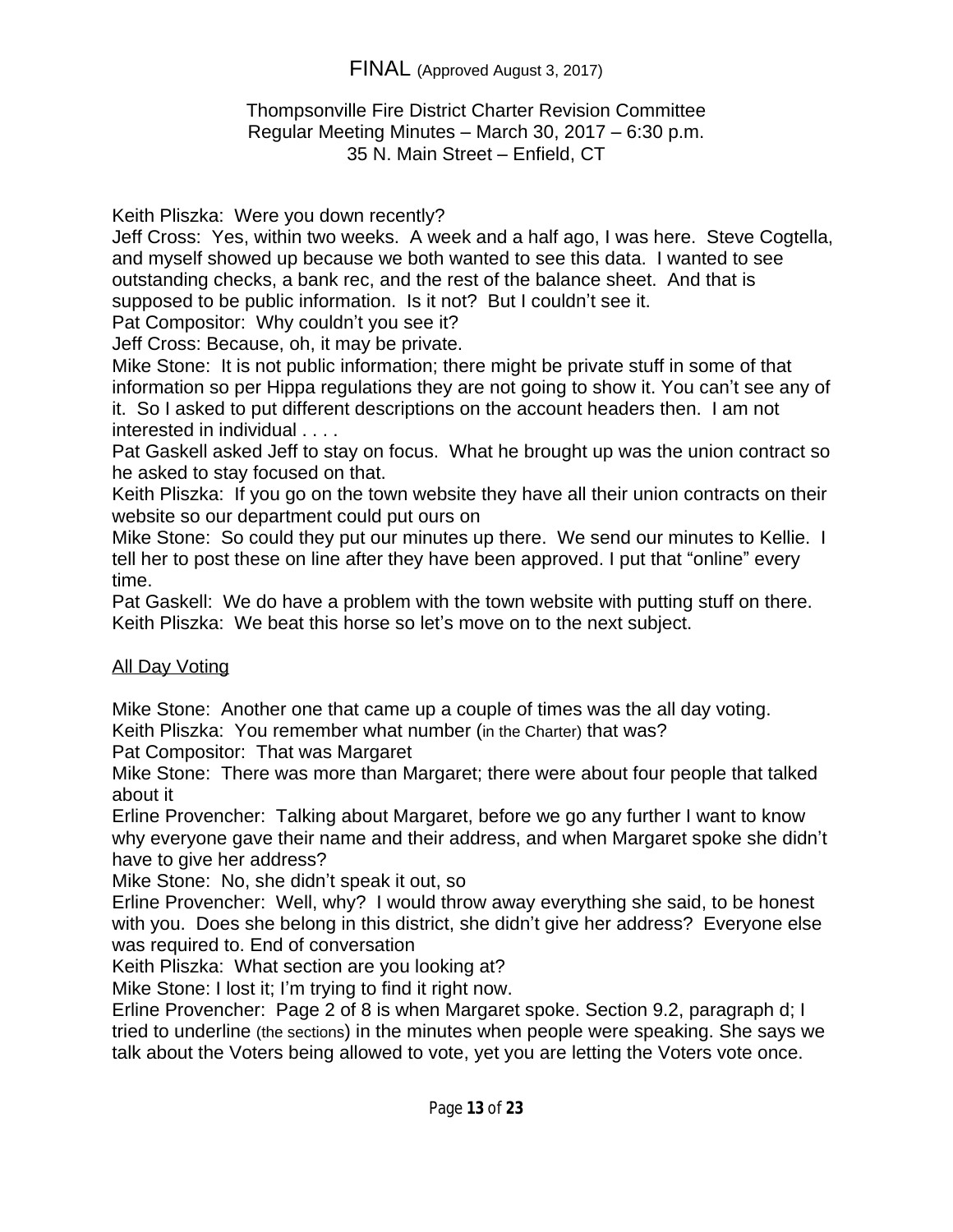## Thompsonville Fire District Charter Revision Committee Regular Meeting Minutes – March 30, 2017 – 6:30 p.m. 35 N. Main Street – Enfield, CT

The next time, only whoever can show up at a meeting; so whoever lives in the district, who works second shift, etc, they can't be there to raise their hands.

Mike Stone: So basically, if we do nothing with that section, it remains exactly the same; it goes to an evening vote unless we make it an all-day vote every single time. Right now it currently says it is an all-day vote, then it goes to a Special District vote in the evening; that's what it states. So, that's the current contract states that. We didn't add that section. So they are very upset about that, also.

Erline Provencher: There is a reason why we did that Mike, when we did that Charter. Mike Stone: It was to get the budget through in a time frame that would allow us ….. Erline Provencher: Because the Town has to have it (our mill rate) by the last week of May. If we go for another all-day second voting we are not going to make that cut-off and then the Tax Collector is going to have to do extra billing, and extra mailings, etc Mike Stone: Or they can refuse to do it at all.

Keith Pliszka: And also, I think we kind of discussed the cost of doing another all-day voting.

Pat Compositor: But, then you are not giving the whole town the chance to vote. Erline Provencher: We are on a time constraint Pat.

Jeff Cross: To call a Special meeting, I was kind of leaning the other way. If they want an all day vote, they set up an all day vote on the day of the Special Meeting, vote all day, vote until eight o'clock , Special Meeting goes into effect, you get the vote count, and then you go from there.

Mike Stone: My feeling is it is a one way or the other. Either it is an all day vote on every vote until it passes or its…..

Keith Pliszka: We can't do that

Erline Provencher: Yes, we can't do that, Keith, thank you. We talked about that Jeff. Mike Stone: But it's got to be one way or the other. Either you leave it the way it is, or Keith Pliszka: It reverts back to the second one; the previous mill rate.

Pat Gaskell: It allows the Board to set the mill rate; it doesn't revert back to anything. Mike Stone: But if they demand all-day voting then we need to do it every single time. There can't be an automatic thing at the end that the Board sets the mill rate. If it is an all day vote, it is an all day vote until its approved. Otherwise I think we should just keep the language. This is an area we really didn't change, just something they were complaining about. I was kind of surprised because even Mike (Helechu) brought it up. Erline Provencher: No, Mike (Helechu) didn't bring it up. He brought up many other things but he did never once brought that up because he knew that we have to go all day and the second time we have to do a hand because of our time constraints. Keith can verify that from our meetings.

Keith Pliszka: Yeah

Erline Provencher: Because if we don't we are opening a big mess with collecting taxes.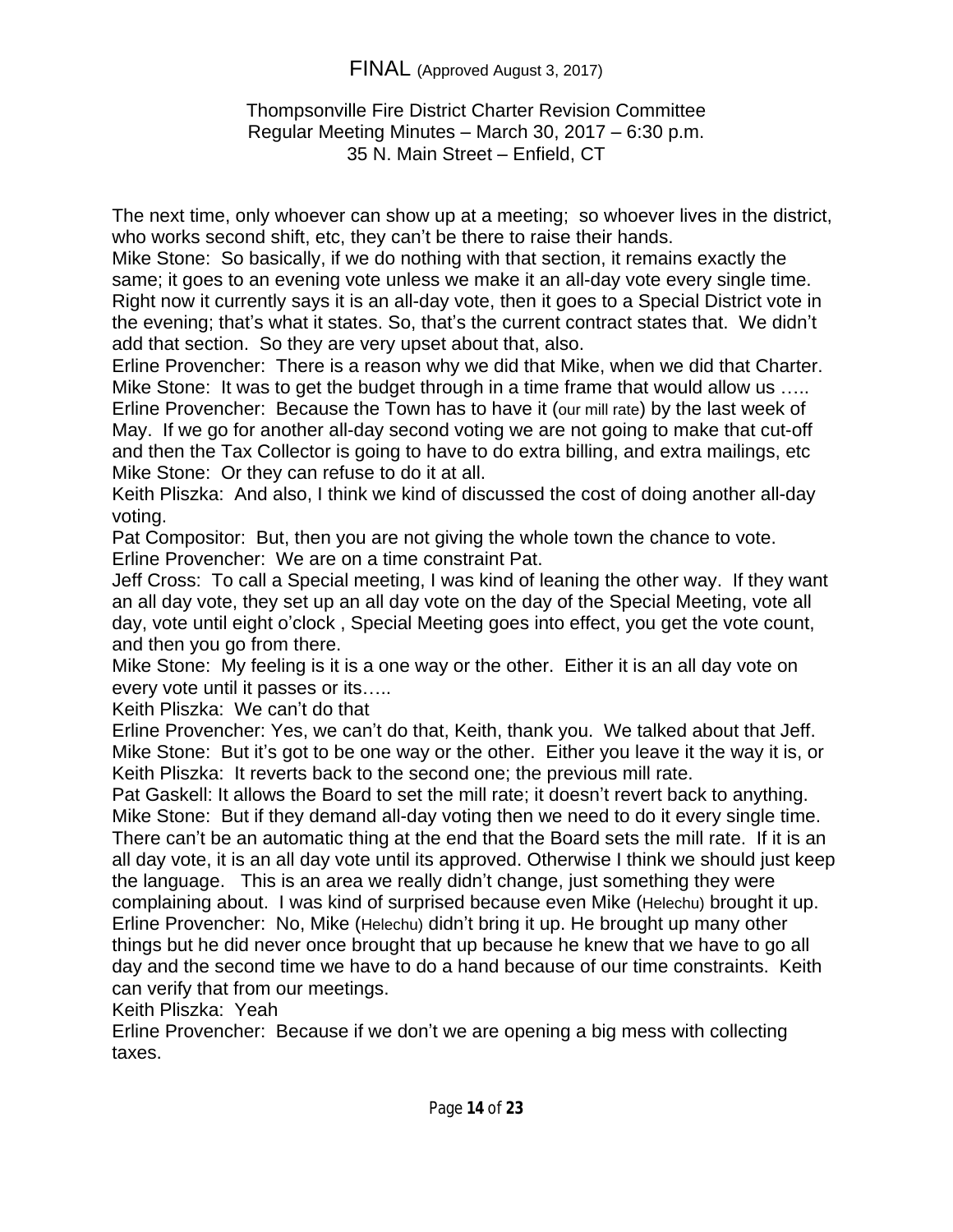### Thompsonville Fire District Charter Revision Committee Regular Meeting Minutes – March 30, 2017 – 6:30 p.m. 35 N. Main Street – Enfield, CT

Keith Pliszka: From what I remember it was about \$30,000 to resend out our bills, and our district will have to pay that.

Mike Stone: If they do it at all.

Jeff Cross: I'm with you Mike, either it is all or nothing or go with what we have right now. I really agree with Keith, Erline, and myself went through, we had more calendars up and it goes back to when the budget has to be presented, and it all rolls forward, and all of a sudden if we miss that deadline it is going to be very expensive for us. Not to mention what will happen to a contract that may have been signed off on and all of a sudden you are not going to have the funds to pay your obligations.

Mike Stone: Do you just want to leave that section alone or do you want to make the second vote an all-day vote? I don't think you would have the time to do an all-day vote because you have to post in the paper three weeks. You have to do a lot of posting. You guys would have put it in there if it could have been done.

Jeff Cross: Oh, that's right, that's right . . . . it's all those notices you have to do. Mike Stone: Special meeting notices are shorter than the postings of all-day voting Keith Pliszka: Would we have times where we could have it prepared in writing so if it gets voted down Kellie just sends it the next morning?

Mike Stone: The problem is with that is if it gets voted down, you're going to have to make changes, the Board has to meet, make changes; they won't have the time

Keith Pliszka: Yes, I totally understand that, time is . . . . .

Mike Stone: So the all day voting thing goes away?

Keith Pliszka: I think just leave it as it is.

Pat Compositor: Yes, just leave it the way it is.

Erline Provencher: So we are going to leave (d) as it is?

Mike Stone: I don't think there is a consensus to make a change. What we have written right now is good, correct?

Pat Gaskell: Now, are you guys going to run this stuff through Carl?

Mike Stone: We are just going to submit it to you and let you guys because there is legal stuff that may need to be cleaned up.

Pat Gaskell: I just have a question about that because I believe that when you do a vote at an annual budget meeting, whether you do it by vote of hands or by all day balloting, you have to stick to the same thing. That's why I think we ran into the time constraint running through with the voting of all day; we had to do the same thing again. Jeff Cross: Yea, put a note on that

Pat Gaskell: You have to do the same; you can't do one by hand and then the other by all-day voting.

Mike Stone: Carl approved this last one

Erline Provencher: Yes, Carl approved this last one; we are not changing this section. Keith Pliszka: I think when Carl comes in doesn't our Board and the Commission get together all at once? Didn't we have one last time like that?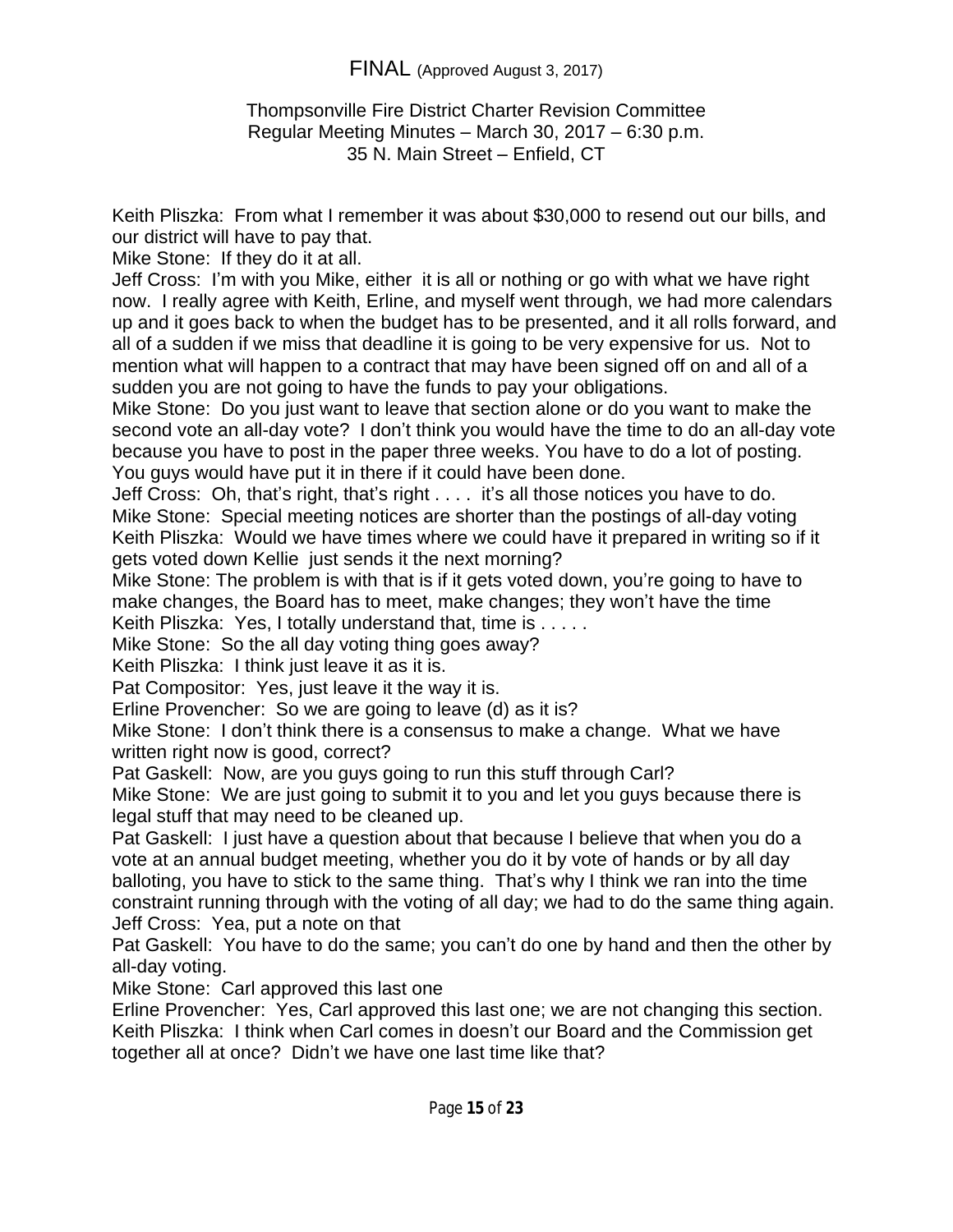## Thompsonville Fire District Charter Revision Committee Regular Meeting Minutes – March 30, 2017 – 6:30 p.m. 35 N. Main Street – Enfield, CT

Mike Stone: Well, we did because we were in a big rush to get it done before the vote in May; we did like a consolidated meeting.

Keith Pliszka: Okay, that may have been it, okay.

Mike Stone: To me we'll let the Board send it out because we are making revisions and they could refuse this whole thing, lock stock and barrel - Gone.

# Mill Rate(s)

Erline Provencher: While we are still under Section 9.2 Budget, what Mike Helechu did bring up was the mill rates, he questioned why do we have mill rates.

Mike Stone: Because we have two separate rates now; that's the only reason why we put mill rates.

Erline Provencher: He was confused about that.

Mike Stone: There were several comments regarding rates that they said we shouldn't be voting on the mill rates, we should only vote on the budget. But the problem was last year they basically voted \$160,000 something more.

Erline Provencher: But the people didn't know that.

Jeff Cross: Well they did, it was just thrown at them.

Mike Stone: I did, I raised my hand no.

Erline Provencher: It was a mess last year because of that car tax.

Mike Stone: That, to me is one of those things since there are split mill rates, it would be good to know what our mill rate is because originally the Board put a budget together with no car tax at all. We had eliminated the car tax. And then, at the very last minute on the very last 20 minutes of the day before the vote they went and made a day vote, it was done at night and it was literally, opps, we are going to throw the car tax in there, it was a \$160,000 or something and there was no place for it in the budget. So basically, they took \$160,000 from the tax payers and put it in the bank account of the fire district. And, then on top of that, they got another approx. \$300,000 on top of that that was unanticipated funds which went right into their (the districts) bank account.

Jeff Cross: So, if you look at the budget right now, we have an additional \$500,000 approximately; more than what we initially budgeted for because the budget says one thing but the mill rate said another. All the idea is, of us voting on the mill rate, and having the mill rate be a function of the vote is to insure that the mill rate and the budget go hand in hand.

Pat Compositor: Yea, but the mill rate, I understand is adjusted by the budget and the number of people.

Mike Stone: No, it is just an arbitrary number. Last year they set a mill rate they didn't even need. They put a 2 point, whatever it is, vehicle tax when they didn't even have it in their budget. They said, well, let's just charge them something. And then again, there was a lot of confusion around that vote;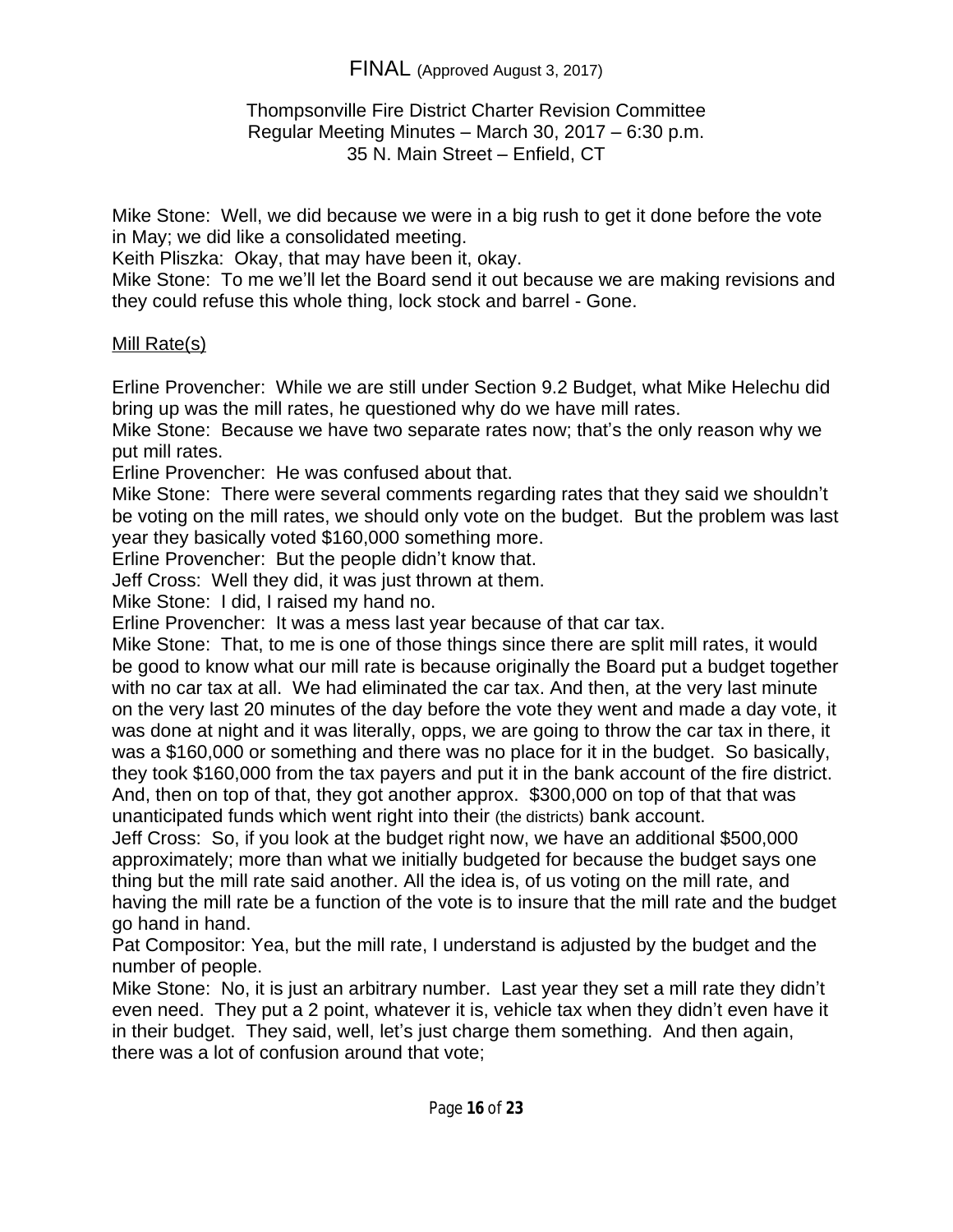### Thompsonville Fire District Charter Revision Committee Regular Meeting Minutes – March 30, 2017 – 6:30 p.m. 35 N. Main Street – Enfield, CT

Erline Provencher: Well, it is because Mike Helechu said here; once again it is the responsibilities of the commissioners to set the mill rate upon the approval of the budget. Mike Helechu was not aware of what happened last year and I don't think the majority of the people were.

Mike Stone: I agree with that and that's part of the problem. You don't know what you are voting for when you are voting for the budget.

Pat Compositor: Okay, just wait a minute. This is from Rebecca. She said her understanding is that you pass the budget at a certain dollar amount and there's a certain amount of taxpayers on the tax roll as a certain percentage per property and the mill rate comes from the budget divided by the people.

There was a room full of no; she is mistaken.

Mike Stone: And that is not even in this year's budget; she's wrong because this year they are taking money out of the reserve account to fund the budget. If they were to do a straight budget this year, our mill rate would be in the 10 or 11 probably.

Pat Gaskell: Well, the evaluations are down too; the grand list is down.

Mike Stone: Does anyone think of different wording we could use under Section 9.2 (c). Jeff Cross: I just want to make sure that the whole idea was that, because they were two separate functions. You got the budget and then the Board sets the mill rate, but you may be collecting more than what the budget says. If we knew we had this other piece of money coming in from the cars then what should have happened is the mill rate should have been reduced by that amount of money.

Pat Compositor: Okay, now how did they figure out the mill rate? How did they find that 8.4?

Mike Stone: It's really sloppy math. We don't want the mill rate to go up therefore we are going to try to keep it down as close to last year as possible.

Pat Compositor: What are they figuring it on?

Pat Gaskell: The grand list.

Pat Compositor: But that is what she is basically saying here. She might not have the right verbage. I know the thing with the car tax and all that.

Mike Stone: I would have never even said anything if what happened last year didn't happen. I would sit down and say this would never happen. And then I watched it, what the heck just happened; it was like watching a train wreck. I could not believe it. So, I was flabbergasted. And as I said, when you start taking people's taxes with no allocation for it for expenditure that's just wrong; that's just fattening the bank account of the district.

Pat Compositor: When that happened, should they have stopped everything at that point and gone back to the drawing board?

Pat Gaskell: You have to remember, that right there was a district meeting. That's where it should have stopped; that was in your guys control and you guys should have made the motion.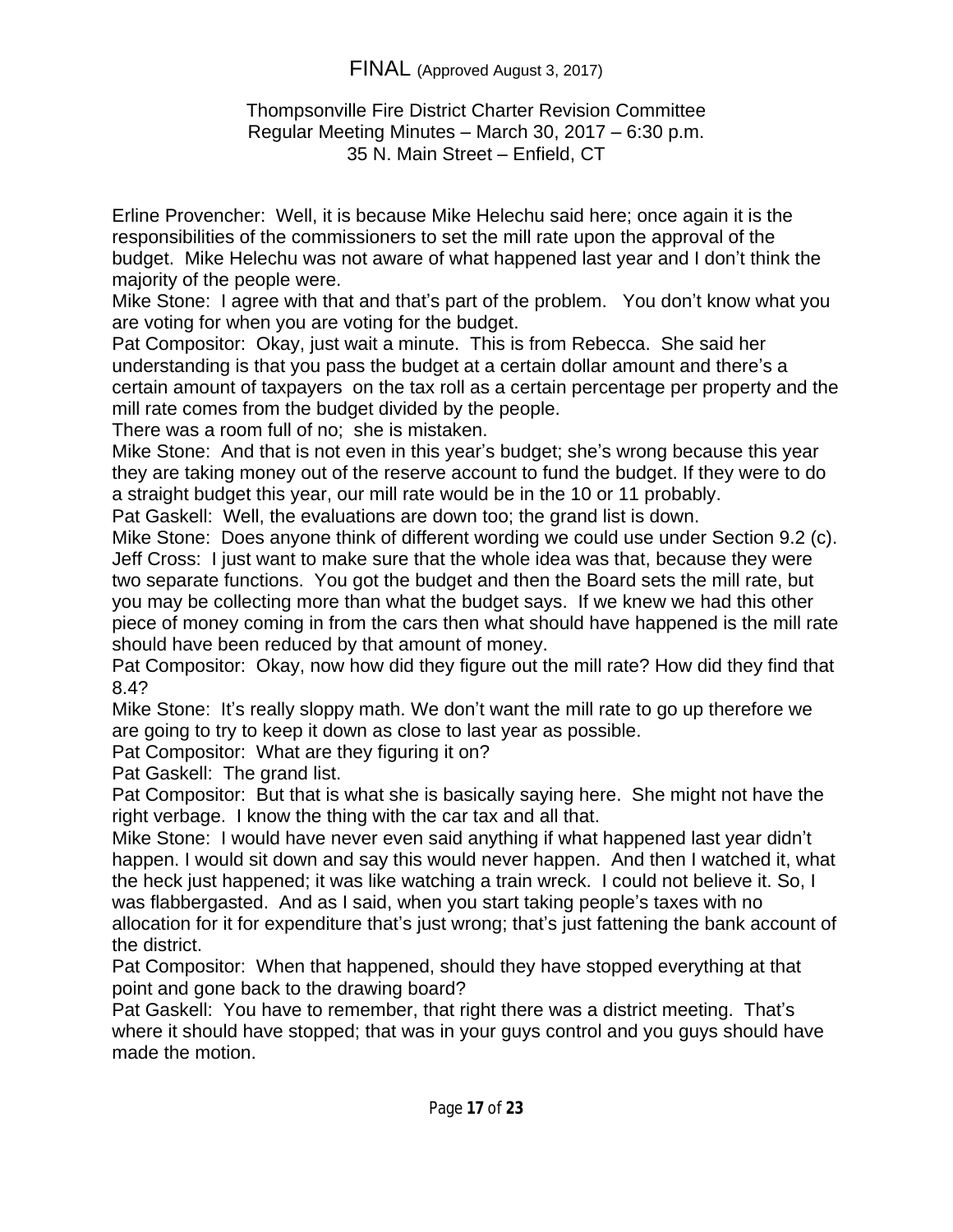### Thompsonville Fire District Charter Revision Committee Regular Meeting Minutes – March 30, 2017 – 6:30 p.m. 35 N. Main Street – Enfield, CT

Mike Stone: The motion (to approve the budget) was opened and closed before I had a chance to speak. I was still processing everything. I was on the Board and I have access to the budgets and everything else and I didn't even know what was happening. Pat Compositor: Because 90 percent of the people there, they didn't know what was happening?

Erline Provencher: Try 95% of the people.

Pat Compositor: But this was the town that did this.

Mike Stone: No, it was the Commission that did this.

Pat Gaskell: We did not know we were going to get allocated 2,8 percent from the town. So we didn't figure that in at all. But what happened was, they got the final word that they were going to put this in the budget and we did receive this money on top of it. One of the commissioners compensated for it and it was in there and then we got that additionally on top of that. So you paid that towards the mill rate. Bottom line if you don't have car taxes, your house taxes increase because you have to make the balance there. So we didn't figure on that (car tax), so we had to balance it so you got more mill rate on your house tax but we actually did get the funds (car tax).

Pat Compositor: If you put the mill rate to a vote, is the majority of the common person going to know, like you explained it to me, are they going to know this or do they just want a low mill rate and they are not going to vote for anything.

Mike Stone: Again, this mistrust of the public and this drives me crazy.

Erline Provencher: Pat is just asking because 95% of the people didn't even know what was going on.

Mike Stone: Because it happened like this . . . . finger snap.

Pat Compositor: But it wasn't because of the Board that this happened like that. Mike Stone: IT IS! It all happened because of a last minute change. It is. It wasn't like they go opps!, that happened, I couldn't believe that happened; it actually happed on purpose. It was a deliberate action. It wasn't clearly understood by everyone on the Board, would that be a good statement?

Pat Gaskell: Absolutely.

Mike Stone: A deliberate action by the Board to do that.

Pat Gaskell: Yes, it was our responsibility.

Mike Stone: This was by a Board I was seated on, and if you say trust the Board, I was on that Board. I saw it happen and I didn't even know it was going to happen.

Keith asked if we could move on

Erline asked if we were still on Section 9.2 Budget, (c) mill rates.

Keith Pliszka: Yes, you have car tax and you have mill rates and just leave together

Erline asked that before we leave this section if we would take a look at (d) and what we added , in red, people had a problem with that and why did we have that in there? Mike Stone: You can strike that but it doesn't limit the fact that you can do it.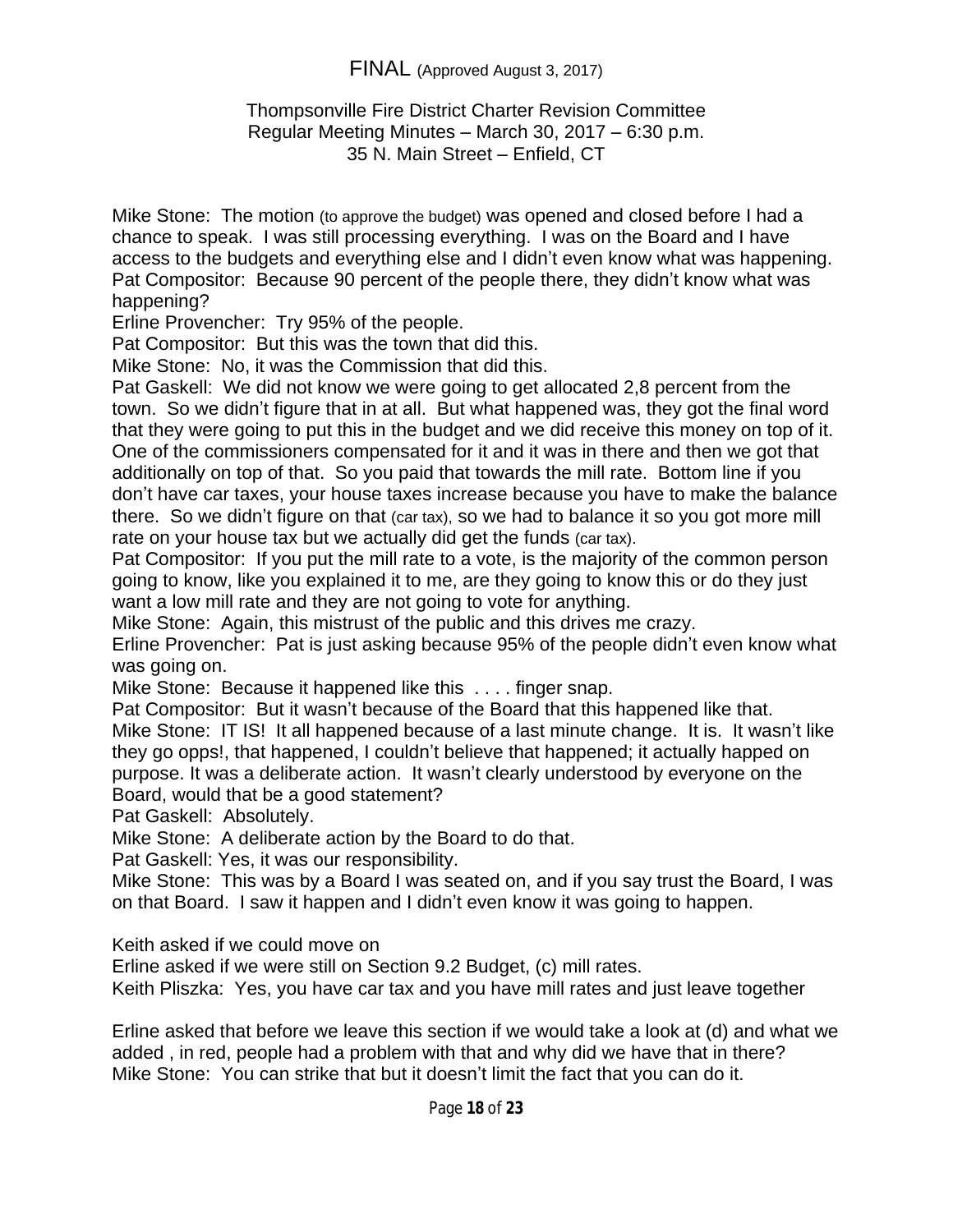## Thompsonville Fire District Charter Revision Committee Regular Meeting Minutes – March 30, 2017 – 6:30 p.m. 35 N. Main Street – Enfield, CT

## Erline makes the following motion:

**MOTION** to strike out the revised wording under Section 9.2 Budget, Paragraph (d) in the second sentence "*and the public may make amendments to the budget before the final budget vote takes place; voting must be done in person;*. The second sentence is to read: "Voting on the second budget will take place at the Special Meeting; all day balloting will not be available." Made by Erline Provencher, seconded by Keith Pliszka. No Discussion. Motion passed 5-0.

Mike Stone: Now with Section 10.1 (a) we will be leaving the mill rate in there. Keith Pliszka: Now with 10.1 (a) the Board must adopt the mill rate. Shouldn't the rate be plural?

Erline Makes the following motion:

**MOTION** to Section 10.1 Tax Bills, paragraph (a) add s in parenthesis after rate in the first sentence: The Board must adopt the mill rate(s) . . . . . . Made by Erline Provencher, seconded by Mike Stone. No Discussion. Motion passes 5-0.

Before going to Jeff's wording under Section 10.2 Receipts, the committee discussed any other items brought forth at the Public Hearing:

## Code of Ethics

Erline mentioned that there were some who were concerned that we deleted a time frame for the completion of the code of ethics. Mike Helechu mentioned that there was a time frame in there. Erline thought they (the public) didn't understand why we took that out for the reason that it is very difficult to get someone to get a committee within those 12 months.

Mike Stone: Colleen said they already had a code of ethics they were going to adopt anyways:

Keith asked if it was the code of ethics buried in the 2009 by laws that the district didn't vote on.

Mike Stone: In all honestly I don't even know why there is a code of ethics. There is nothing you can do; you can't displace a commissioner, it's all bogus anyways. Unless they are stuffing money in their pocket and you see them walking out of the building you're pretty much stuck with them. In fact you are really stuck with them while they are in their prison term.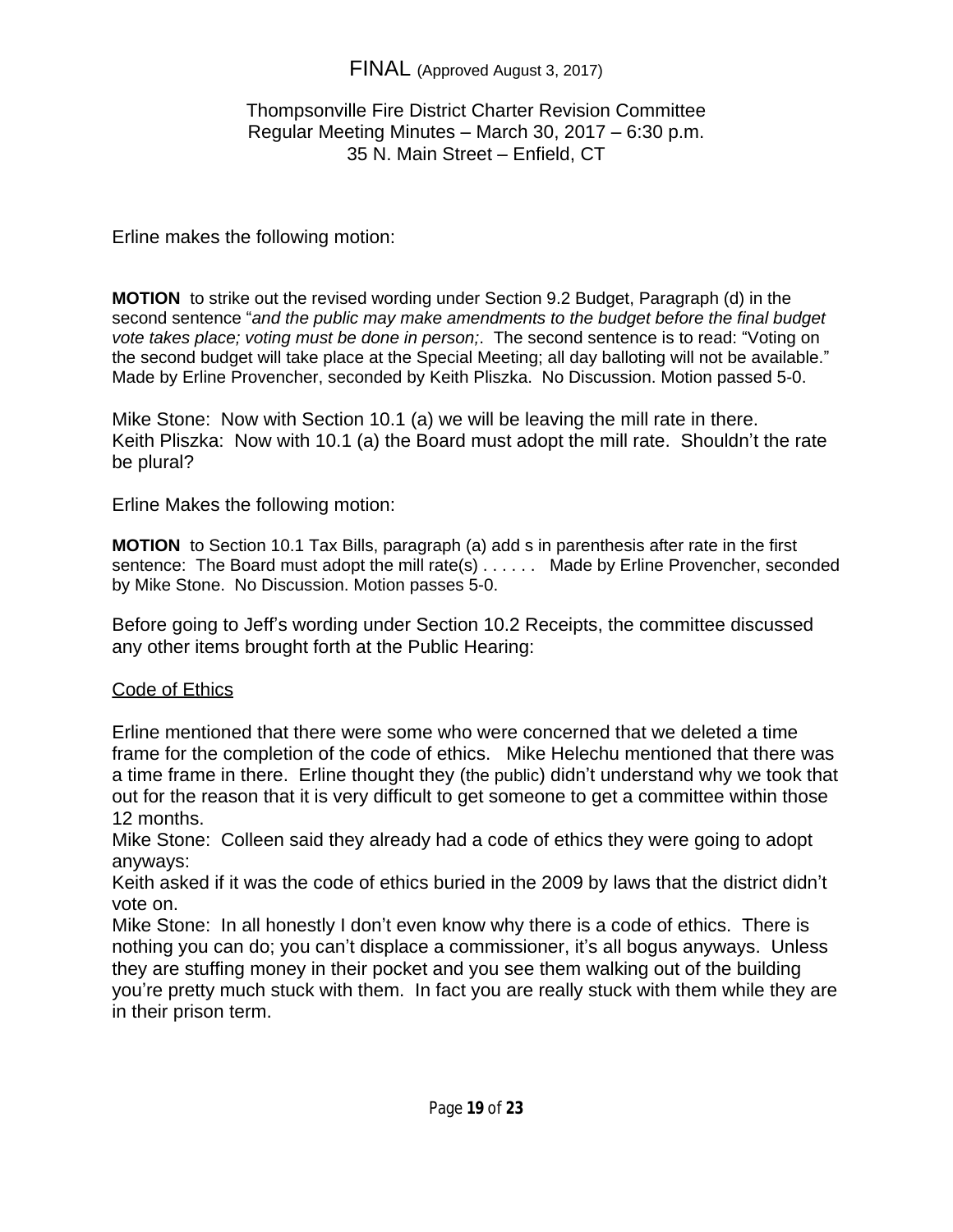### Thompsonville Fire District Charter Revision Committee Regular Meeting Minutes – March 30, 2017 – 6:30 p.m. 35 N. Main Street – Enfield, CT

#### Failure to Attend Meetings

Jeff Cross: Now, this brings up Failure to attend meetings.

Erline Provencher: Marge Perry said with the removal she thought it was ridiculous that we said three times in a row, what about every other weekend, what about every other meeting and every other special meeting . . .

Jeff Cross: Doesn't it say may

Erline Provencher: yes, it does and I don't think she read that.

Mike Stone: But we also said that the minimum was three regular meetings; that's three months.

Erline Provencher: She also said that it's something that happened in the past and it is a ridiculous thing. Well, anything in the past can always happen again.

Mike Stone: Exactly. Keith, you had a problem with that too?

Keith Pliszka: The only problem I had was with keeping the person out of executive session. The taxpayers vote this person in and I think it is their right to be in executive session.

Mike Stone: So, we don't have the authority to remove them from their elected office but we can replace these titles and responsibilities. We can strip them of those things. Keith Pliszka: That's fine

Mike Stone: But that is one of those things you can strip away from this person. You didn't experience, as a commissioner, people who never showed up to meetings, then would randomly show up to an executive session and then slam it all over facebook. It's more like one of things you have to experience.

Keith Pliszka: I understand that but I kind of think that this person was voted in. I think that is their legal right.

Mike Stone: First of all, the Board asks the public to do this. The Board doesn't do this. The Board has to get the public vote to do this.

Pat Compositor: But is it legal to do this?

Mike Stone: I don't know, we haven't had any attorney look at this. I mention this at the meeting; everyone was bitching about this stuff; we haven't even had it reviewed by an attorney.

Pat Compositor: Maybe we shouldn't even work on that part of it any more until the attorneys look at it. Why beat ourselves up if the attorneys say we can't do it.

Jeff Cross: We may need a note to the attorney to think about the executive session, if that is legal and then it comes back to us yea or nay. If it is legal then we have a discussion, then we have a vote on it.

Erline Provencher: I know Carl Landolina said to put anything you want in this Charter. Jeff Cross: He said that more than once.

Pat Compositor: Is he now the legal person we should be asking

Mike Stone: Right now he is

Jeff Cross: He is our attorney for the district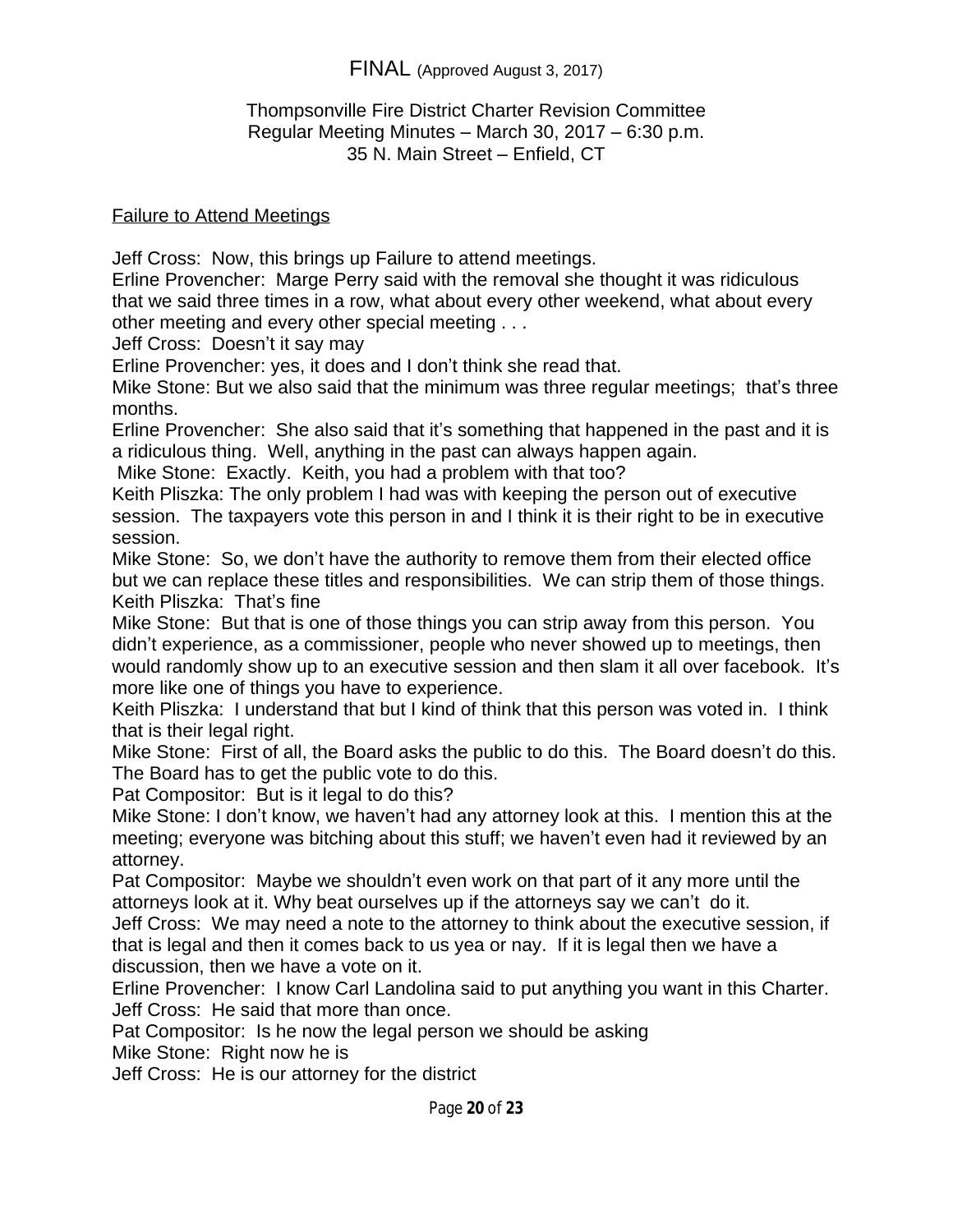### Thompsonville Fire District Charter Revision Committee Regular Meeting Minutes – March 30, 2017 – 6:30 p.m. 35 N. Main Street – Enfield, CT

Pat Gaskell: Has to be challenged, just remember everything has to be challenged so who is going to put the money up to challenge it, when the people voted for it. Erline said she thought we covered most of everything except for Jeff's financial reporting. She did mention David Hayes suggestion about consolidation and said that this had been under consideration. Financial Reporting

Financial Reporting, Section 10.2 Receipts:

Erline Provencher: Jeff, again, I am going to say, you are the one who fully understands this as I don't fully understand this reporting.

Jeff Cross: Here's the one issue. To me, if you have the income statement and you have the balance sheet and we have all district bank accounts and financial activity must be reflected in the statements, I think that is the bare minimum that we have to have. We got to have both pieces of the puzzle to make sure that the expenditures are going where they are supposed to be going. And that is the whole point of this. That's the only purpose of these financial statements. The Bank Rec, I can personally live without the bank rec being done. The income statement is already being produced, basically.

We only have half the puzzle. We also need the balance sheet. Without the balance sheet we don't see the expenditures that may be going out. Why I'm talking about a balance sheet is that monies were spent in the past that showed up on the balance sheet that did not show up on the income statement.

Mike Stone: The pension payments; that is what really jumps out at you is the pension payments.

Jeff Cross: Exactly.

Mike Stone: We didn't know where it went; it didn't go into the pension. So although they claimed that a half million dollars went into the pension, they never really spent the money in the pension; it went elsewhere.

Jeff proposes a motion to strike iii and have iv become iii:

**MOTION** to delete the bank reconciliation wording under Section 10.2 Receipts, (c) (iii) and renumber numeral (iv) to (iii) Discussion: Keith Pliszka asked again if these reports (under (c)) could be prepared by Kellie. Mike Stone said that if Kellie could not, the accountants should be able to. Made by Jeff Cross seconded by Erline Provencher. Motion passes 4-1.

Erline asked Pat Gaskell, Commissioner, if we are now to submit this Charter to the Board, will they have a public hearing which is open to the public and are you going to take their questions and answer them.

Pat Gaskell: Yes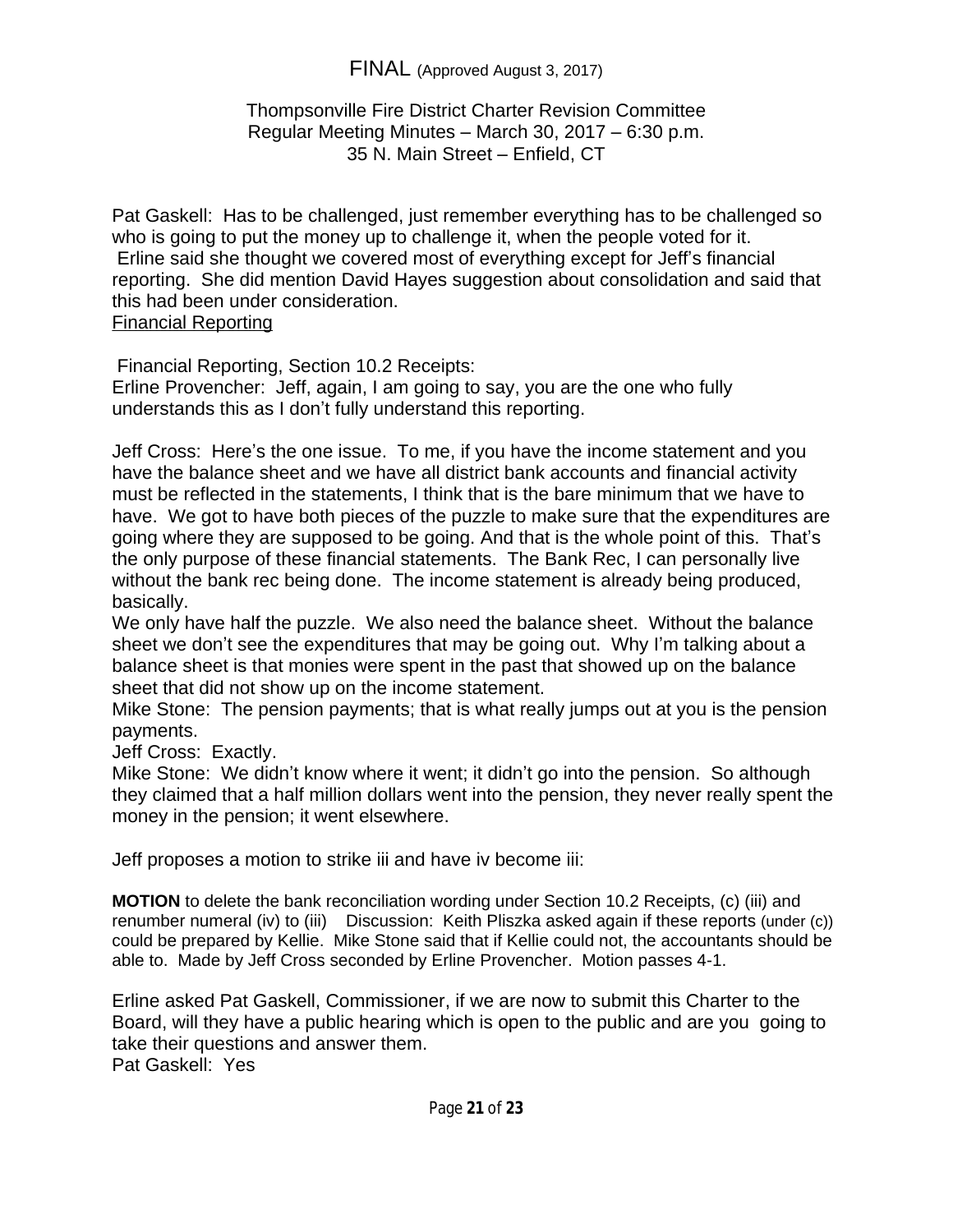### Thompsonville Fire District Charter Revision Committee Regular Meeting Minutes – March 30, 2017 – 6:30 p.m. 35 N. Main Street – Enfield, CT

Jeff Cross: We addressed basically everything that was in the public hearing that needed to be addressed.

Mike Stone, Yes, I think in general, what I call as stand outs. There was stuff that was said that I didn't understand and I don't even think it was worth addressing unless it stood out to somebody else.

Erline Provencher: I think it was the contracts that was the biggest thing and I think it was from the minutes or from word of mouth that they thought it was going to a public vote; it was going to be voted on. It is not, it is just being presented and I think that was the biggest concern of everybody's questions. I really don't see anything else in here that stands out.

Keith Pliszka: When the Commission does meet with Landolina it would Pat Compositor: It would be nice that we could get it first hand

Mike Stone: We could request that.

Keith Pliszka: I think we should be in there so we can hear

Jeff Cross: to explain and what our intent was

 Mike Stone: The goal the Commissioners gave us was to get this done by March 31. We had some snow, and some sick, somebody enjoyed themselves in Florida, so we had some delays; I was trying to meet their deadline. That's the only reason why I am trying to push this through. That was our charge to get this done before the end of March.

Keith Pliszka: Does the Board have to have a majority vote

Mike Stone: I'm sure it is a majority but none of this matters as the public votes on it.

No further concerns or questions to be reviewed

## **4. Miscellaneous Discussion**

None

# **5. Discussion: Submission of (Revised) Charter to Board of Fire Commissioners**

Mike Stone: Do we need to have another meeting to review the final draft of this or can we send this as discussed with amendments and present, as amended, to the Board? Just as a pre-review I'll be open to another meeting if anybody sees something glaringly wrong with what we corrected tonight.

Erline Provencher: What I will do is I will take out all our additions/corrections/deletions in red or blue and make the changes we did this evening in red and will forward to everybody. If you see anything outstanding; then we can schedule another meeting. Mike Stone: So let's give the affirmative, it is moving ahead unless you guys say stop. Erline Provencher: I'll get the corrected Charter to all by tomorrow. Mike Stone: Then give me any corrections; if none I will forward to the Board on Sunday.